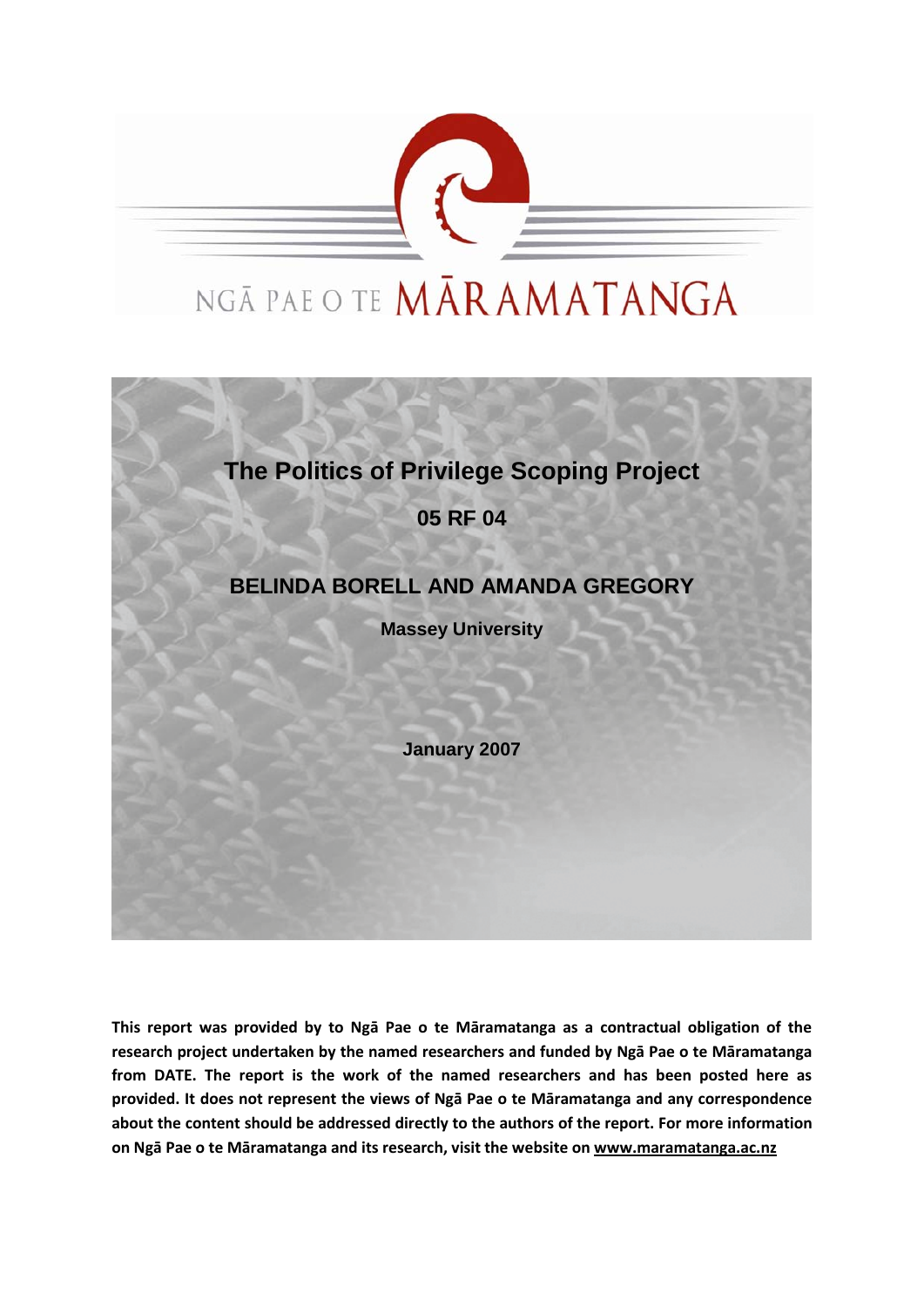

# **The Politics of Privilege Scoping Project**

# **Final Report**

**Prepared for Nga Pae o te Maramatanga** 

Belinda Borell Amanda Gregory

Whariki Research Group Centre for Social and Health Outcomes Research and Evaluation Te Runanga, Wananga, Hauora me te Paekaka Massey University, PO Box 6137, Auckland

January 2007

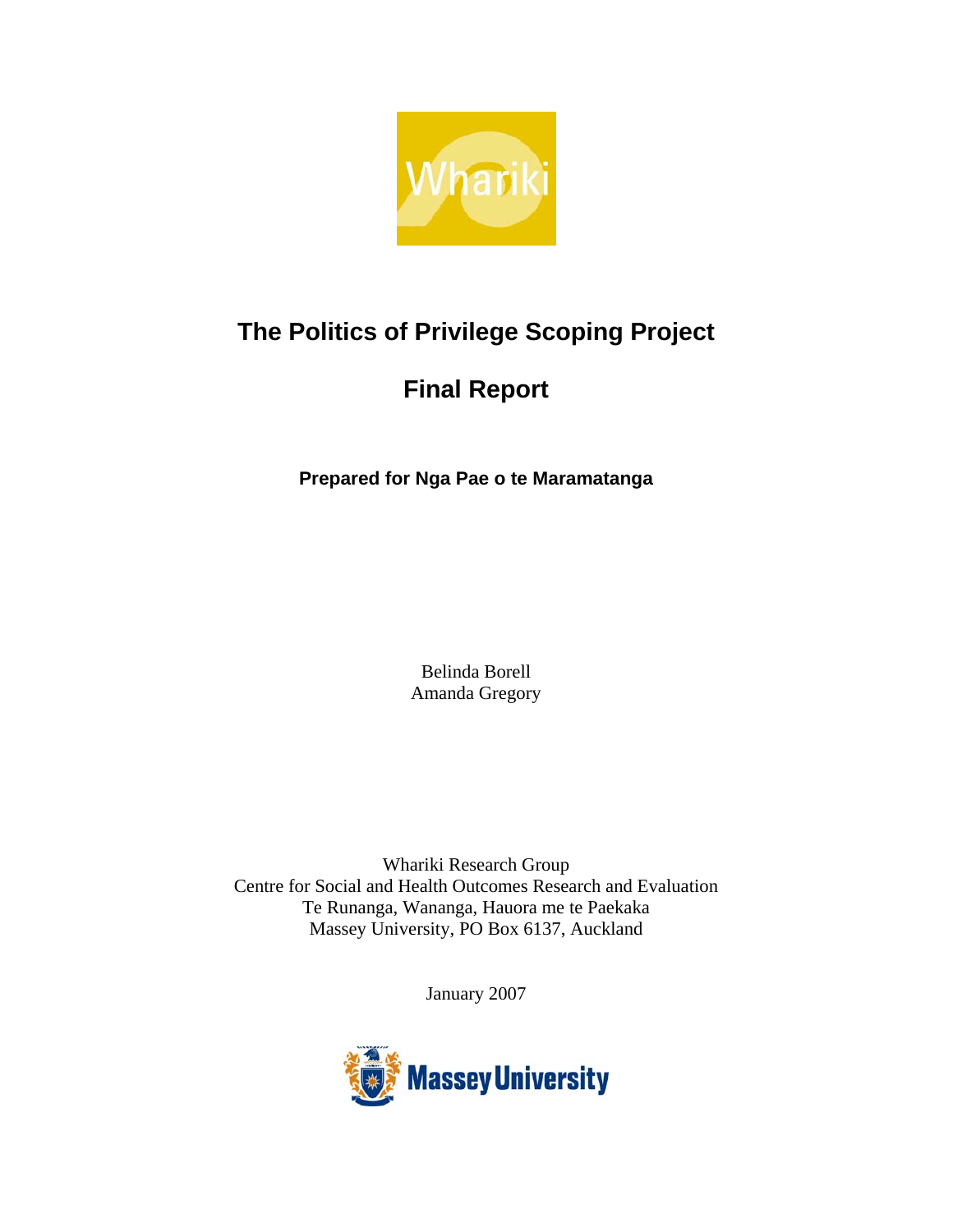# **Contents**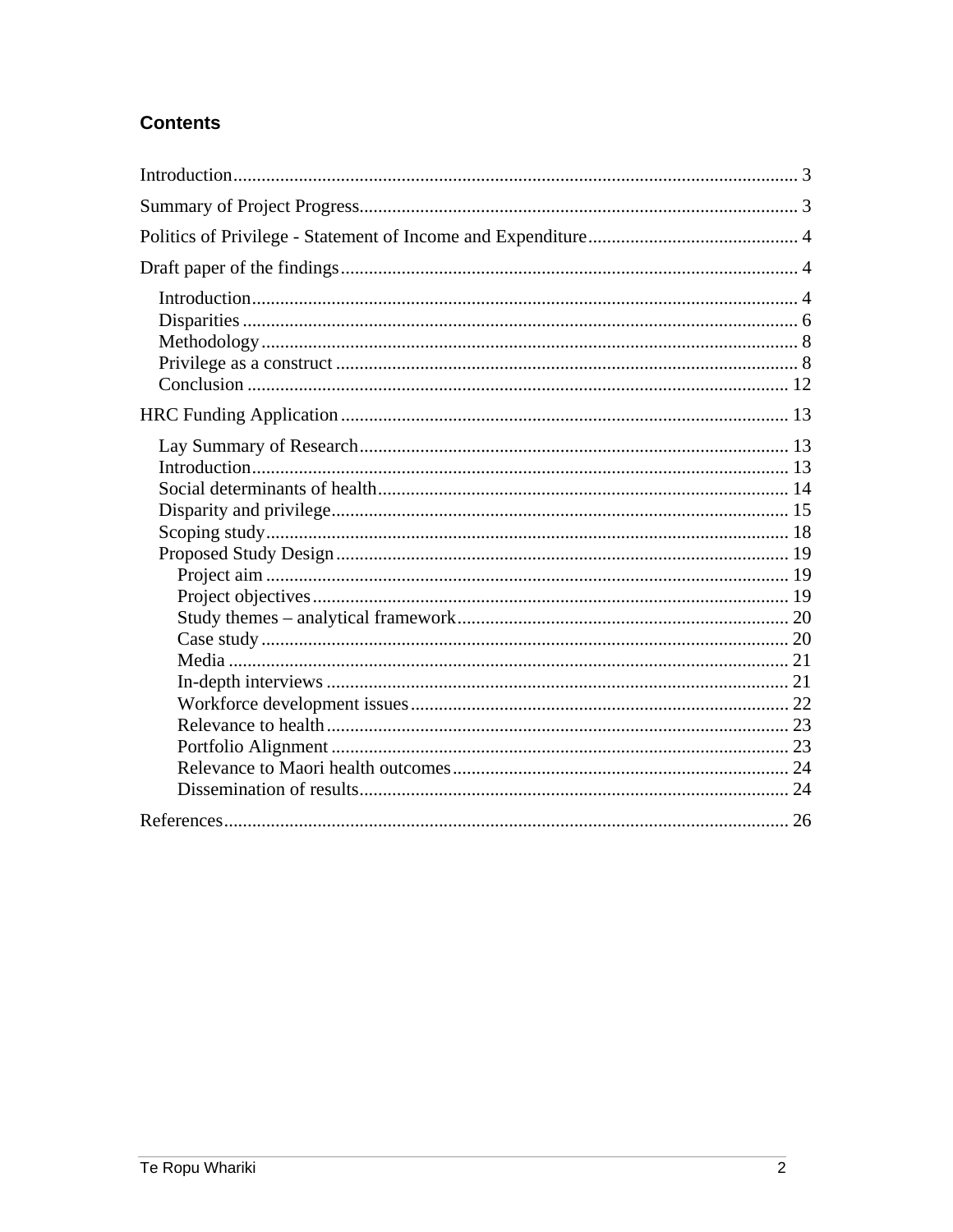# **Introduction**

In mid 2005, Whariki Research Group, after much informal discussion and observation decided to apply to Nga Pae o Te Maramatanga for seeding funding to develop a wider research proposal that sought to examine racial, ethnic, cultural and gender privilege in Aotearoa. This application was successful and the contract period for the scoping project was 1 June 2006 to 30 November 2006. In September 2006 a mid-way progress report was submitted to Nga Pae and a small site visit was conducted to inform Nga Pae of Whariki's activities and experiences. The enclosed report marks one of the final outcomes of the scoping project in addition to a draft article for publication (attached) and the enclosed research grant application.

# **Summary of Project Progress**

This project is now complete with all milestones achieved. We have reviewed the academic literature on the topic and carried out the interviews with a selection of individuals and groups in Auckland, Wellington and Hamilton. From our examination of local and international literature and our analyses of the interview data we have developed a funding application for the *Rangahau Hauora Maori*  portfolio of the 2006 Health Research Council grant round which we have appended below for your information.

In addition to this, we have created a national database of individuals and groups from a range of sectors who are interested in being involved in a broader study of this topic as participants, stakeholders, advisers or supporters. The positive responses to the scoping study have greatly encouraged the research team.

| Date                 | Event                                                                                                                 |  |  |
|----------------------|-----------------------------------------------------------------------------------------------------------------------|--|--|
| 4-6 July 2006        | Paper presented to Public Health Association<br>conference                                                            |  |  |
| 26-30 September 2006 | Paper presented to Joint Conference Australian<br>Psychological Society & New Zealand<br><b>Psychological Society</b> |  |  |
| 20 Oct 2006          | <b>HRC</b> Funding Application submitted                                                                              |  |  |
| 5-7 Jan 2007         | Presentation to Parihaka International Peace<br>Festival                                                              |  |  |

In addition to these conferences, an abstract has also been submitted to the International Union for Health Promotion and Education Conference in Vancouver, Canada. Notification of the abstracts acceptance was received in February and an oral presentation will be made at this conference in June 2007.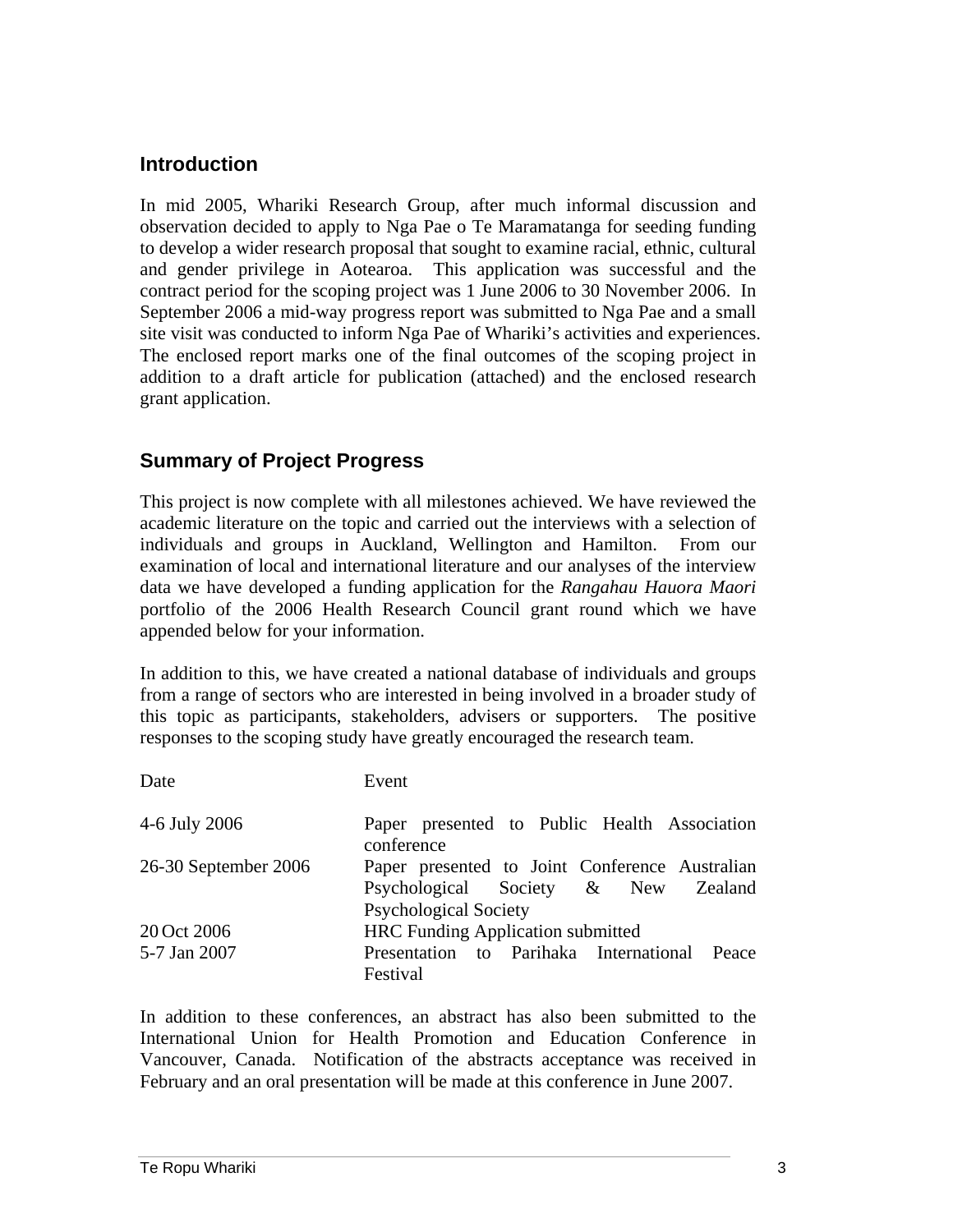The grant we received from Nga Pae o te Maramatanga has enabled us to gather a wide range of data, build networks and establish contacts with key individuals and agencies that are of particular interest to the project. It has contributed to the development of a new and promising direction in the general Whariki research portfolio. The relationships developed with interview participants and a range of individuals and communities at conferences and meetings have also led to a ground swell of interest around the broader topic of privilege in Aotearoa and built strong support for a more in depth research project.

# **Politics of Privilege - Statement of Income and Expenditure**

| Income to date             | \$30,000 |
|----------------------------|----------|
| Final invoice (to be sent) | \$9,967  |
| <b>Total income</b>        | \$39,967 |
|                            |          |
| <b>Expenditure</b>         |          |
| Personnel costs            | \$20,254 |
| Consumables                | \$1,223  |
| Travel                     | \$2,194  |
| Indirect costs             | \$16,191 |
| <b>Total Expenditure</b>   | \$39,861 |
|                            |          |
| Income less expenditure    | \$106    |

# **Draft paper of the findings**

Working title:

## *"It's hard at the top but it's a whole lot easier than being at the bottom" The role of privilege in understanding disparities in Aotearoa/New Zealand*

## **Introduction**

In Aotearoa the trope or commonplace understanding that Maori are privileged is deeply entrenched within the dominant discourses of social life (*Herald article, what's eating pakeha?*; McCreanor 2005; Nairn and McCreanor, 1991; Wetherell and Potter, 1992). Paradoxically this view is completely negated by any serious data on social relativities within our society where Maori experience major disparities in health, wealth, education, access and social standing (refs Spoonley et al 2005, Harris et al, 2006; etc). Non-Maori and Pakeha in particular are advantaged by a social order that is based upon their cultural beliefs, practices, institutions and processes and yet this analysis is obscured by the discursive screen of privilege and effectively excluded from current debates about disparities.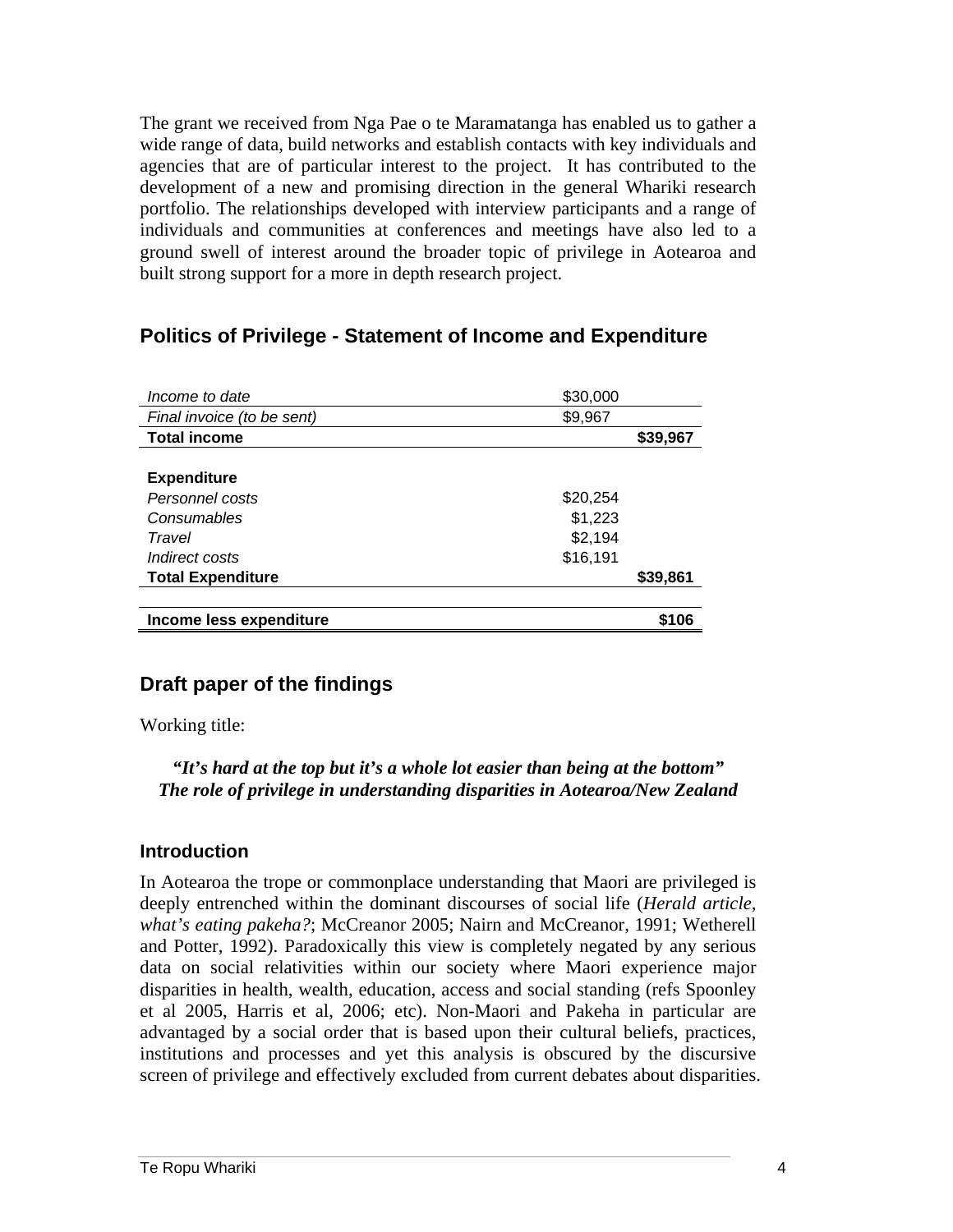This paper reports on recent research that set out to explore this disjunction by examining privilege in our society. We discuss early findings from the project and in particular our participants' conceptual formulations of privilege, its dimensions and how it is produced and reproduced.

Privilege refers to systematic inequitable advantage reflecting population level disparities in resources, access and wellbeing. It is the basis for a structural analysis of power and social relations, and is based on the premise that in a society beset with inequality, some experience undeserved advantages of which others are deprived. These advantages are linked to being a member of a group which have normalized and preferred status in our society.

First, privilege is a special advantage: it is neither common nor universal. Second, it is granted, not earned or brought into being by one's individual effort or talent. Third, privilege is a right or entitlement that is related to a preferred status or rank. Fourth, privilege is exercised for the benefit of the recipient and to the exclusion or detriment of others. Finally, a privileged status is often outside of the awareness of the person possessing it. (Black and Stone, 2005; p244)

Internationally, the concept of privilege has been explored primarily with an analysis of race and gender (McIntosh 1990; Fine 1997; Jensen 1998), however, there are calls for the concept to be expanded and explored in social identity issues such as sexuality, socio-economic status, age, able-bodyness, and religious affiliation (Black and Stone; 2005).

Peggy McIntosh (1990), in what she referred to as an "invisible backpack" of conferred advantage, listed approximately 50 choices or options she felt she could take for granted as a result of being white. Some of these included:

- I can, if I wish, arrange to be in the company of people of my race most of the time.
- I can go shopping alone most of the time, pretty well-assured that I will not be followed or harassed.
- I can turn on the television or open to the front page of the paper and see people of my race widely represented.
- When I am told about our national heritage or about 'civilization', I am shown that people of my color made it what it is.
- I can be sure that my children will be given curricular materials that testify to the existence of their race.
- I can arrange to protect my children most of the time from people who might not like them.
- I can swear, or dress in second-hand clothes or not answer letters without having people attribute these choices to the bad morals, poverty, or the illiteracy of my race.
- I am never asked to speak for all the people of my racial group.
- I can be sure that if I ask to talk to "the person in charge" I will be facing a person of my race.
- If a traffic cop pulls me over, or if the IRS audit my tax return, I can be sure I haven't been singled out because of my race.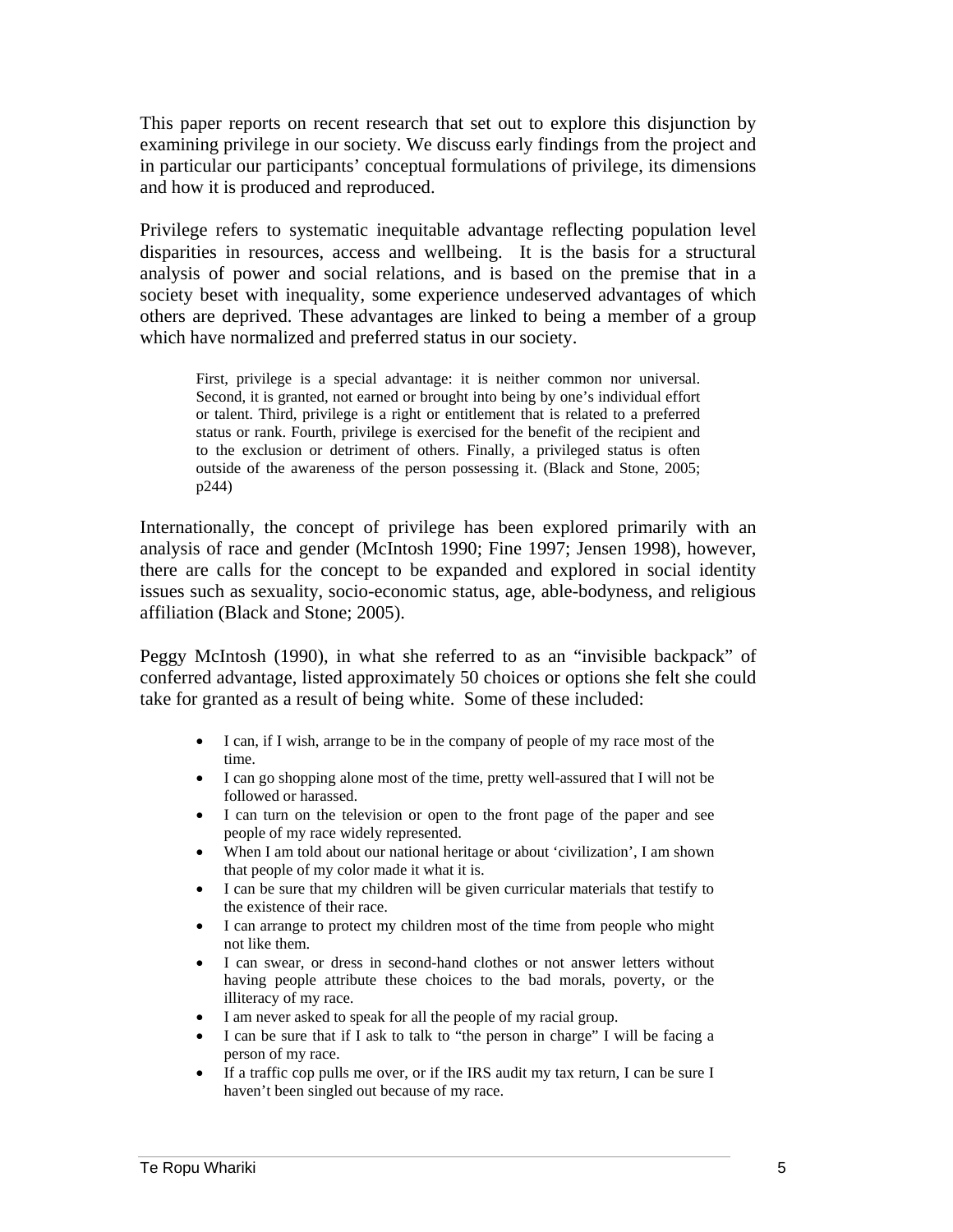- I can go home from most meetings or organisations I belong to feeling somewhat tied in rather than isolated, out of place, outnumbered, unheard, held at a distance, or feared.
- If my day, week, or year is going badly, I need not ask of each negative episode or situation whether it has racial overtones.

Steven Schacht (2003) replicated McIntosh's analysis but from a male privilege perspective. Some of the privileges Schacht identified in being male included

- Will be paid more than a woman doing same job, will have a better chance at getting a job and be more likely to be promoted, even in a female dominated occupation
- go to buy / lease a car or home will be treated in a far more professional manner & will pay less
- media most stories about accomplishments of men. When women are visible it is in a trivializing and /or sexual way and to sell some good of which they are defective & all women need ie weight loss
- Can count on partner to do most of housework and be responsible for most of childcare. If we divorce, she will probably be primary caretaker of any children. My standard of living will increase while hers will drop.

# **Disparities**

Society in Aotearoa continues to be marked by major ethnic and cultural disparities in health and wellbeing. Inequalities between Maori and non-Maori are deep-seated and well documented in a broad range of domains, including health (Pomare et al, 1980, 1995; Ajwani et al, 2003); wealth and income (Spoonley et al. 1991; Howden-Chapman, 2005); and education (Smith and Simon, 2001; Hattie, 2003). These inequalities are the result, at least in part, of the imposition of monocultural political and bureaucratic policies and practices established in the colonisation of the country by Britain (Sharp, 1990, Belich, 1996, Durie, 2004, Fitzgerald, 2004, Cunningham and Durie, 2005, Howden-Chapman, 2005, Reid and Cram, 2005).

During the controversy around the 'race based'/targeted policy and programme funding that gripped New Zealand politics and the media in 2003 and 2004, Durie (2004) presented a paper examining "race-based policies". He pointed out that the first example of race-based policy was the 1852 NZ Constitution Act, which established British common lore as the law of the land, to the exclusion of Maori common lore and law. This entrenched settler domination through a fundamental skewing of the system in favour of Pakeha culture and concepts. The developments that followed and that continue into the present day have entrenched and intensified this preferential system in all domains of society.

The existence of specific policy and resourcing for Maori arose firstly as a way of limiting perceived Maori advantage (eg Maori parliamentary seats were initially established to limit Maori representation in government) and later because of the ways that the effects of colonisation had undercut and destroyed the possibility of equal opportunity between the two peoples. The fundamental invisibility of the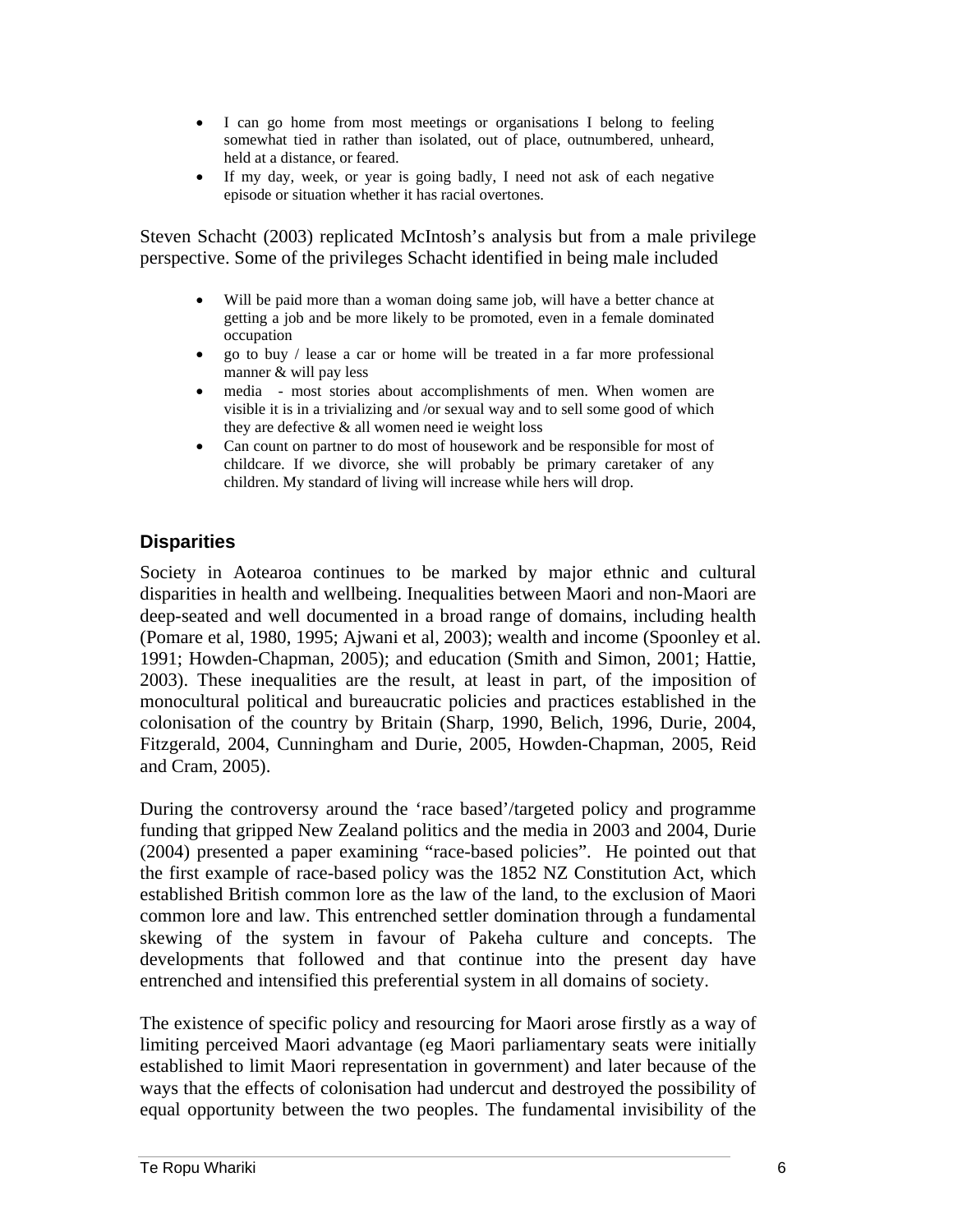race and culture bases of the policies that permeate our current systems position policies that address 'other' groups such as Maori or Pacific as the only race based policies and practices in this country. The normalisation of the dominant culture through our political and social systems and practices presents a fundamental privilege that is invisible and unquestioned.

Causal links between racial and ethnic discrimination (at multiple levels), and the health and wellbeing of individuals and groups are increasingly recognised in the international literature (Cain and Kingston, 2003, Gee, 2002, LaVeist, 2003, McKendrick and Thorpe, 1998, McKenzie, 2003, Swan, 1998, Williams, 1999, Williams et al., 2003). In this country, Harris et al. (2006) found that Maori were up to ten times more likely than Europeans to report experiences (including violence, abuse and exclusion) of racial discrimination in interpersonal relations, in the healthcare system, in employment and in the housing market. They concluded that, in both interpersonal and institutional forms, racism contributes to health disparities between Maori and Europeans.

The framing of a problem is inherently political, as solutions that arise from how problems are seen preclude solutions and subsequent resource allocation. Popular contemporary explanations of this situation draw upon an egalitarian ideology of equitable social relations (Bell, 1997, 2005, Humpage 2001, Poata-Smith 2004, McCreanor 2005) to emphasise the responsibility of individuals for their life choices and experiences in ways that match the neo-liberal political climate that has been established over the last 20 years (Kelsey, 1996, 2002).

These explanations often negate both wider societal influences and the possibility of acknowledging advantaged groups' position in society (McKay, 1999, Solomon et al., 2005). The invisibility of conferred privilege supports and perpetuates disparities by allowing those who have advantage to assign their fortune to merit and others' disadvantage to personal blame, bad luck or lack of hard work rather than acknowledging and understanding structural forces (Ancis and Szymanski, 2001, Robinson, 1999).

Lack of membership in privileged groups was characteristically viewed as a lack of effort. Therefore, the belief was that those denied power, access, or visibility must, by definition, have earned their exclusion and oppression because of some personal defect. This belief is often referred to as the "myth of meritocracy" whereby a culture communicates that the oppressed could earn society's privileges if they were just different (ie. more like the privileged group). (Black and Stone, 2005, P 243)

A privilege analysis is a radical departure from many of the current framings around inequality as it challenges common justifications for disparity, and demands self-scrutiny from those occupying 'normalised' positions. In this regard privilege is intrinsically implicated in relationships and their management, and the distribution of status and resources within our society. Powell (1990) suggests that reframing disparity debates and foci from disadvantage to privilege has psychological implications and may be a more effective way of changing social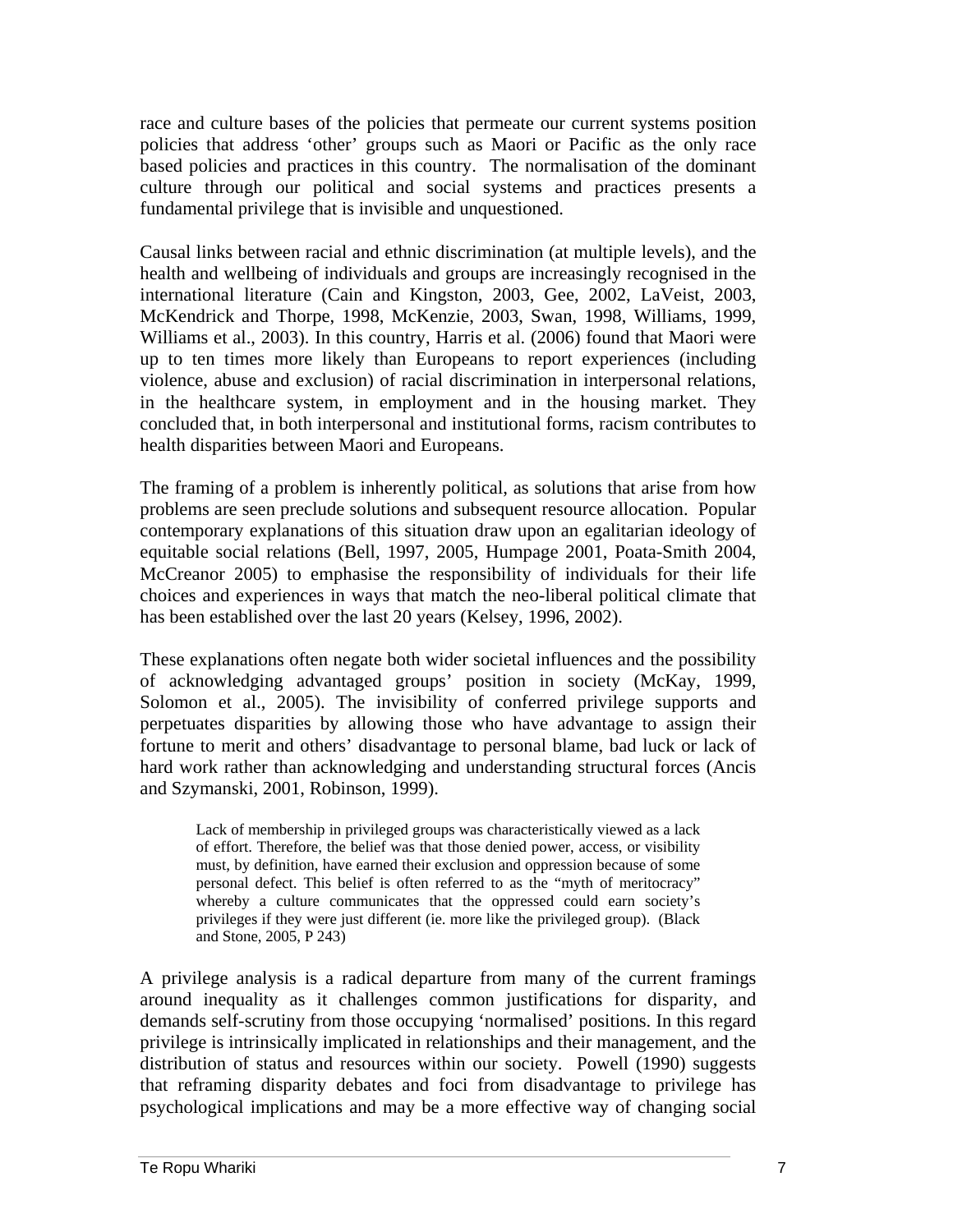relations. Writers such as Powell et al (2005) propose that disparity can be conceptualised in two distinct ways – in a disadvantage or privilege framework. In a disadvantage framework, the scrutiny is on those experiencing the lack, which could be described as a deficiency framework. The solution therefore is predominately seen to rest with those who are experiencing the disadvantage, and the duty lies with them to develop the qualities that those not experiencing disadvantage apparently have. Conversely, when seen from a privilege framework, at least part of the onus of responsibility lies with those who are not experiencing disadvantage. Historically, the framework predominately used to view disparity sidelines those with advantage whilst turning the gaze on the disadvantaged

## **Methodology**

This report presents formative discussions between the authors and 19 key informants that span the academic, community development, service provision and activist sectors. Informants were selected from the selective networks as having an identifiable interest and insight into the concept of privilege and its importance to a broad range of population level outcomes. The majority of participants identified as Pakeha or tauiwi (n=13) with five Maori and one informant being of Chinese heritage. Fifteen of the key informants were women and four were male.

They were asked to discuss their understanding of privilege as a construct and its contemporary application in their chosen field. Their opinions were sought on an appropriate research methodology that could explore the issue further and pragmatic uses for the research findings. Long term incentives for social change to address privilege by those that benefit most from it were also discussed. Their responses are particularly pertinent for the New Zealand context. This paper seeks to expose responses to the first issue, the construct of privilege, as a starting point to a wider discussion about the structural and societal forces that create and maintain major disparities between different groups of New Zealanders.

## **Privilege as a construct**

Participants talked about the concept in reference to their professional capacity and expertise but also from their own personal experiences and background. Six key themes emerge that encapsulate their concepts of privilege.

- Invisibility; the passive nature of privilege
- Multi-layering; the weighting of different variables
- Individual vs group privilege
- Class; the racialising of society
- Performativity; the active aspects of privilege
- Links between privilege and Pakeha culture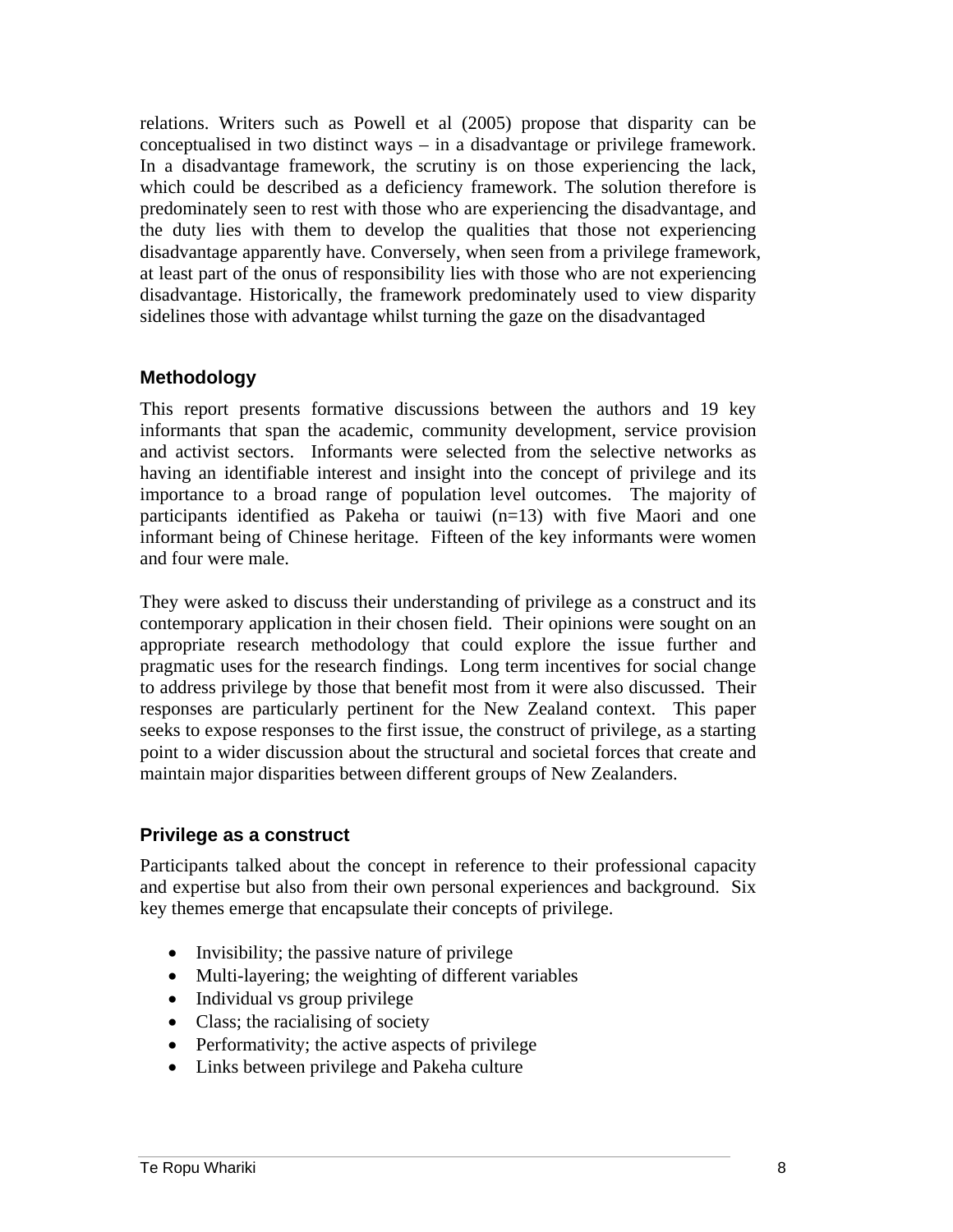#### *Invisibility*

Congruent with much of the international literature on this topic, participants often referred to the naturalisation of privilege as a key factor in its perpetuation. Those who have privilege appear the least able to perceive how society is structured towards privileging particular groups and individuals within society.

The ... thing about privilege is about how invisibilised it is to the privileged, and that's for a number of reasons. They do assume that actually its there for everybody, and they don't perceive that they are the only ones who are getting it. And they may then blame the other, the victim – and say well they didn't try hard enough, or they didn't turn up at school, or they didn't have breakfast before they came, or they smoke too much, or they are all out playing housie. There are those 'other' discourses if they are pushed, but mostly they just don't have to think about it. Prisons and the law system is critical, because if you never get in trouble or have to face a court you just assume the rhetoric of fairness and justice is true (female, Pakeha).

Participants argued that the invisible nature of privilege serves a self-protecting role, to ensure its continuance. Many with privilege assume their experiences are attainable by all and it is shrouded in a range of frequently unquestioned cultural discourses of meritocracy, individual choice and blame. Such arguments deflect criticism and/or responsibility from those who do not suffer disadvantage and put the blame for disadvantage onto those who experience it. The 'normalising' of inequitable relations means privilege remains invisibly embedded in society's structures and institutions.

#### *Multi-layering*

The complex and multi-layered nature of privilege at individual and collective levels was highlighted by many participants. They commented on the complexity of understanding the different ways in which different groups are privileged and the notion that particular combinations of variables may have different weightings in terms of the advantage that is accrued.

Well one of the things I think about privilege is that it's so multi-layered... if you are talking about someone from a privileged background, well what are you really saying? Usually it means you will be talking around certainly the notion of wealth, around material resources… a high level of education or high level of access to educational resources, that at the superficial level it's the easy life…And has a stronger generational, structural element to it, so that privilege is not just – its less around an achieved status, though its often recognized around that, but its an ascribed status…A lot of us don't acknowledge privilege, and the types of privilege that we've got…many white middle class males seem to take offence at my lectures and feel it's particularly pointed at them as oppressors, and they say "we are not a rich family" and all those things and its true but still certain kinds of privilege accrues, and accrues to men, all men – and lot of men are also oppressed within a patriarchal system - but overall in relation to women they have more power, they have more authority, you find distinctions all the way through. I mean if you look at being poor as a white man, a black man, a white woman, a black woman, the experience of those things is going to be very different. And the burden is going to be different. (female, Maori.)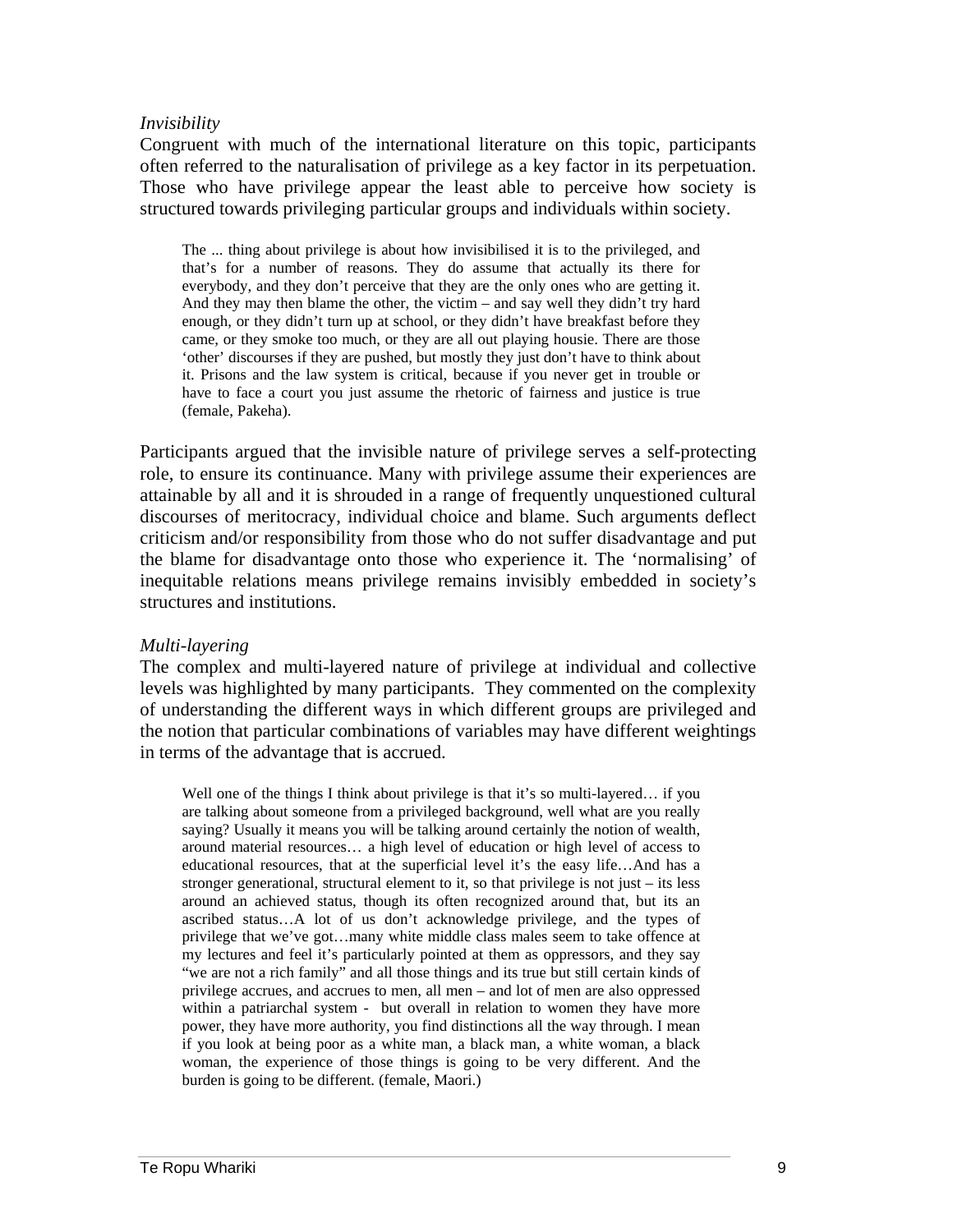The speaker highlights the point that one of the standard defences against raising the issue of privilege is an individual-level counter-example. This tactic glosses the participant's main point that at the aggregate level privilege falls out very clearly along the lines of gender, race, class and so on, and thereby undermines the sociological analysis in favour of individual accounting. It also illustrates strongly how important defences against imputations of privilege are in a putative egalitarian society and ideology.

#### *Individual vs group privilege*

Some participants were clear that while there are overlaps, it is important to distinguish between personal privilege (and hardship) experienced by individuals and the advantages conferred on collectives often without their active knowledge. Some of these participants also discussed the problem of finding research methods that might be useful to illuminate ways in which individuals benefit from systemic advantages conferred on particular groups to which they belong.

We are having trouble thinking about individuals and groups in society. Need to get it out there of how an individual's life is privileged because their group is not disadvantaged in society. … It's really important to distinguish that when talking about privilege...The distinction between individuals  $\&$  the higgeldy piggeldy way that individuals benefit from the way privileges that are in place for their whole collective. And I think that's why there is so much resistance to thinking about how we might be privileged is that we think in terms of individuals and everyone can think of an exception. And it's a real challenge to get a society like ours with the rhetoric about individuals being equal to think in collective terms. It's a challenge for the concept of privilege (female, Pakeha).

Here the notion that advantages are "in place", entrenched, naturalised, lies at the heart of the dilemma. When combined with the firmly established traditions of individualism the problem of how to investigate the issues becomes particularly trenchant. Researchers would have to brave the personalised affront that suggesting that individuals enjoy conferred advantage evokes.

#### *Class*

Most informants talked extensively about the relationship between privilege and class. Some mentioned the strength and enduring nature of working-class identities espoused by many Pakeha families from the 1950s. Some of the Pakeha participants commented about class differences as the most pertinent variable when considering privilege and inequality. Others believed that the upward mobility of their families' in terms of wealth and success over time was undeniably enhanced by their fathers/families being white.

I've had interesting discussion with people who have had a working class background… who have done well and are white and they can not see how they have been privileged… and still see themselves as part of the working class background…. It is difficult for them to see how cultural privilege works, because they are so used to thinking in class terms. Its kind of like white women who have experienced oppression at the hands of men, they need to sort out the privileges that they have as white woman, and balance them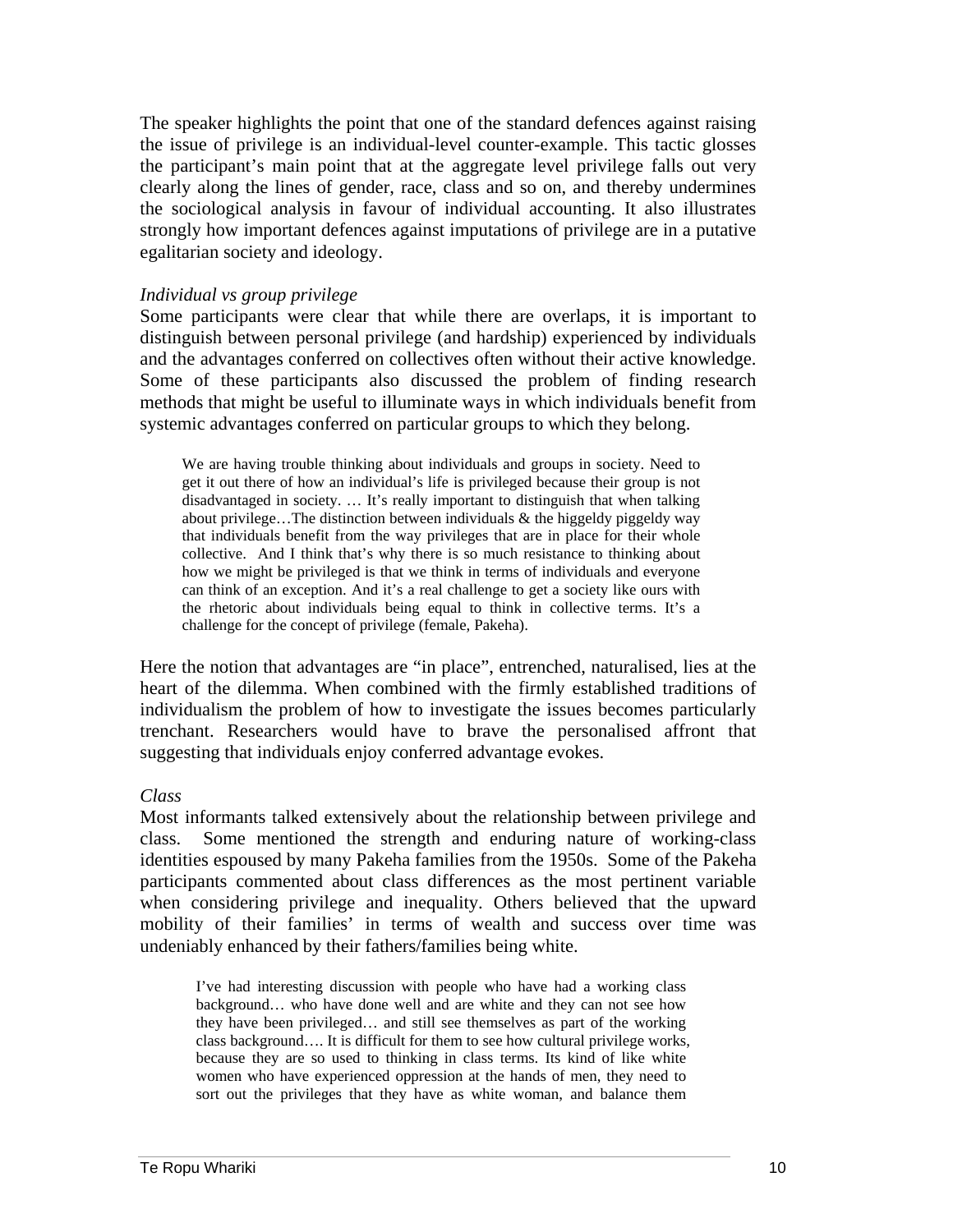somehow – manage the contradictions – that they are on both sides of the equation… its much comfier to say I'm just an oppressed woman, or worker. (female, Pakeha)

In this conceptualisation of privilege, racial or cultural discrimination is a kind of substrate upon which other forms of advantage can be inscribed and enacted. Like the subsurface structure of a building, most inhabitants in everyday existence have only the vaguest notion of the cost, form and function by which the foundations keep the house standing.

#### *Privilege is performed; active aspects as well as passive*

Some participants reflected critique directed at privilege concepts by writers such as Leonardo (2004) who felt the concept of privilege did not go far enough in describing the aggression and violence inherent in the transference of resources and the creation of disparity both historically and in the current system. They suggested that 'privilege' implies an inevitable and benign arrangement, rather than a hostile and proactive system which they felt reflected a truer reality.

I guess the problem I have with privilege is that it's too soft a word. What I know historically is that it's not just a sequence of ill-defined circumstances.... We were surfing in white foam, the things that were going on were actual structural... Its wickeder than just privilege... That's about criminal hostility ... I think if you box along just thinking its just well meaning blunders you will never get to the depth of what colonization is about. Colonisation is about the transfer of resources and privilege. That's what it's about (female, Pakeha).

Some participants indicated that regardless of whether we actively court privilege or are aware of it, individuals are complicit as they acquiesce to a system that is created to ensure advantages are accrued by some, while being withheld from others.

I've started to believe that structures and institutions are put in place, not just institutionally ie through rules and laws, but culturally – so who gets to look at who down their nose at the doctors office, and that when you look at the lifespan it looks and feels random, but it's a winding journey through those structures set up to privilege or disadvantage (female, Pakeha).

Whiteness and privilege go together pretty well. Society is structured – its power relations, structures, institutions. And individuals are implicated in all that because they reproduce those structures and they take up positions in them, and wield the power that it gives them (female, Pakeha).

Here participants seek to problematise the behaviour of individuals who by doing what is easy and obvious contribute to their own advantage and to the reproduction of the systems that perpetuate it.

#### *Links between privilege and Pakeha culture*

Many participants believed the myth of Maori privilege shrouds the reality of persistent Pakeha privilege and advantage.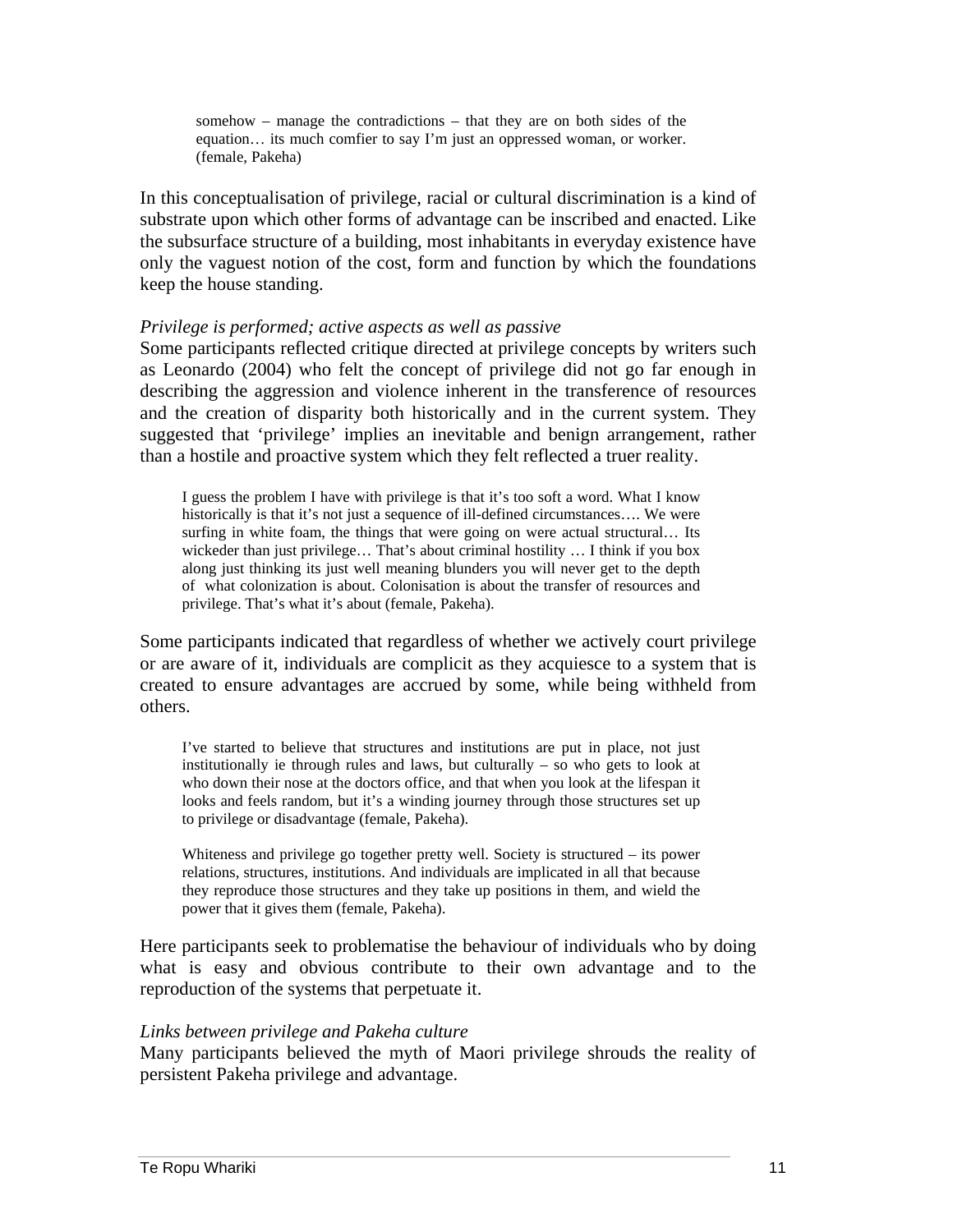There is also a distortion about being normative and being unmarked. So that how we do it is how everyone does it, like the thing about why do they have a Maori land court? Why can't we have a Pakeha land court? That's because all court transactions are unmarked Pakeha ones… (female, Pakeha).

Others commented on the fragility of the façade of Maori privilege when it is challenged but some also commented that the belief in Maori privilege by Pakeha appears to becoming more profound in the current political climate rather than less widespread.

The thing that I've really noticed amongst Pakeha students is so much sense that they are disadvantaged and Maori are privileged now, because they have scholarships and they get jobs and people get chosen for jobs over others because they are Maori. I just had someone telling me one of those stories yesterday… There is a really really strong kind of backlash against any kind of policy that tries to …take some kind of affirmative action. How the hell do you deal with that? Well the Government is dealing with it by backing right off ... just acquiescing to it (female, Pakeha)..

Pakeha cultural assumptions around individualism, meritocracy and democracy (while being the dominant majority) further entrench Pakeha privilege, and its invisibility. Although Pakeha culture is systemic and has a range of beliefs, structures, characteristics and mannerisms, being dominant it remains unmarked and unquestioned as the norm to which others are referred and expected to aspire.

We've tried addressing that idea of Maori being privileged when people are talking about all this money that Maori students get and stuff even though they can't actually name any, by saying ok, the police are coming in 10 minutes – which one wants to be Maori? And no-body (pakeha) wants to - because we know in our guts that it's scary to be a Maori and nobody wants to go there – it's too hard. Even though they will say 'oh they are so lucky to have a culture' (female, Pakeha)

Participants felt being the unnamed, unmarked majority benefits Pakeha in a range of ways, not all of which are currently quantifiable. Being the dominant culture awards Pakeha privileged status, but it remains invisible and difficult to challenge.

# **Conclusion**

This study on the nature of privilege sheds light on how those with the least advantage are positioned to seem as though they are receiving 'special benefits', while unearned advantages that accrue to the privileged remain invisible and unscrutinised, particularly by those that benefit the most from them. Participants' constructions of privilege emphasise the multi-faceted complexity and discursive ambiguities of the ways in which the concept is utilised within our political economy to account for disparity and covertly reproduce the status quo of Pakeha advantage. The data and our analyses of them, illuminate how debates that have political and resource repercussions can be vulnerable to framing that eludes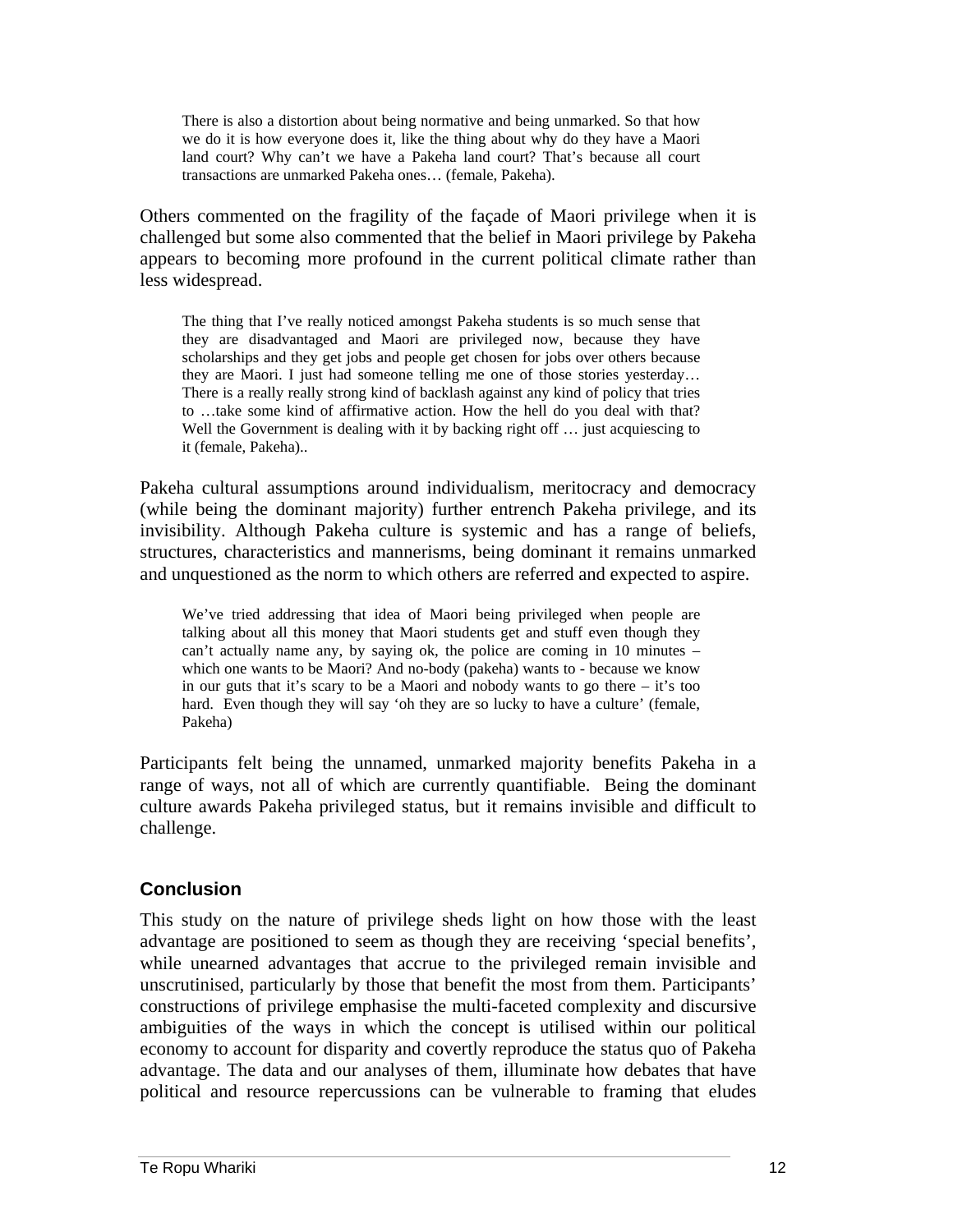scrutiny of real privilege and thereby replicates the status quo and may further disadvantage the marginalised.

# **HRC Funding Application**

# **Lay summary of research**

Within the established rhetoric about Maori health and wellbeing, explanations focus on Maori as individuals, communities or as a culture to account for persistent disparities between Maori and other populations. Although some explanations now use a form of historical accounting that acknowledges colonisation and injustice, the dominant discourse counteracts this with claims that Maori are privileged and enjoy unfair advantages in our society. Another discourse given recent attention is that Maori are to blame for our health status. There is a growing body of research that suggests that culture, race, ethnicity and gender are key contributors to widening health disparities irrespective of class and socio-economic differences. This proposal seeks to explore three key domains in which systemic benefits and ascribed advantage are evident – health policy, the media and experience – as a new approach to understanding health disparities.

# **Introduction**

Society in Aotearoa is marked by major ethnic and cultural disparities in health and wellbeing. Inequalities between Maori and non-Maori are deep-seated and well documented in a broad range of domains, including health (Ajwani et al., 2003, Pomare, 1980, Pomare et al., 1995); wealth and income (Spoonley et al., 1991); housing (Howden-Chapman, 2005); and education (Hattie, 2003, Smith and Simon, 2001). These inequalities are seen as the result, at least in part, of the imposition of monocultural political and bureaucratic policies and practices established in the colonisation of the country by Britain (Belich, 1996, Cunningham and Durie, 2005, Durie, 2004, Fitzgerald, 2004, Howden-Chapman, 2005, Reid and Cram, 2005). Popular contemporary explanations of this situation draw upon an egalitarian ideology of equitable social relations (Bell, 1996, Bell, 2004, Humpage and Fleras, 2001, McCreanor, 2005, Fitzgerald, 2004) to emphasise the responsibility of individuals for their life choices and experiences in ways that match the neo-liberal political climate that has been established over the last 20 years (Kelsey, 1997, 2002). Such explanations also fit with social Darwinist justifications of the exclusion and marginalization of indigenous peoples (Goldberg, 1993, Smith, 1999) that have been central to settler culture here since the early 1800s (Ballara, 1986, Belich, 1986, McCreanor, 1997, Walker, 1990).

Recent research on disparities suggests that race, ethnicity and gender are important influences on a range of outcomes irrespective of socio-economic circumstances (Ajwani et al., 2003, Blakely et al., 2006, Hattie, 2003, Ministry of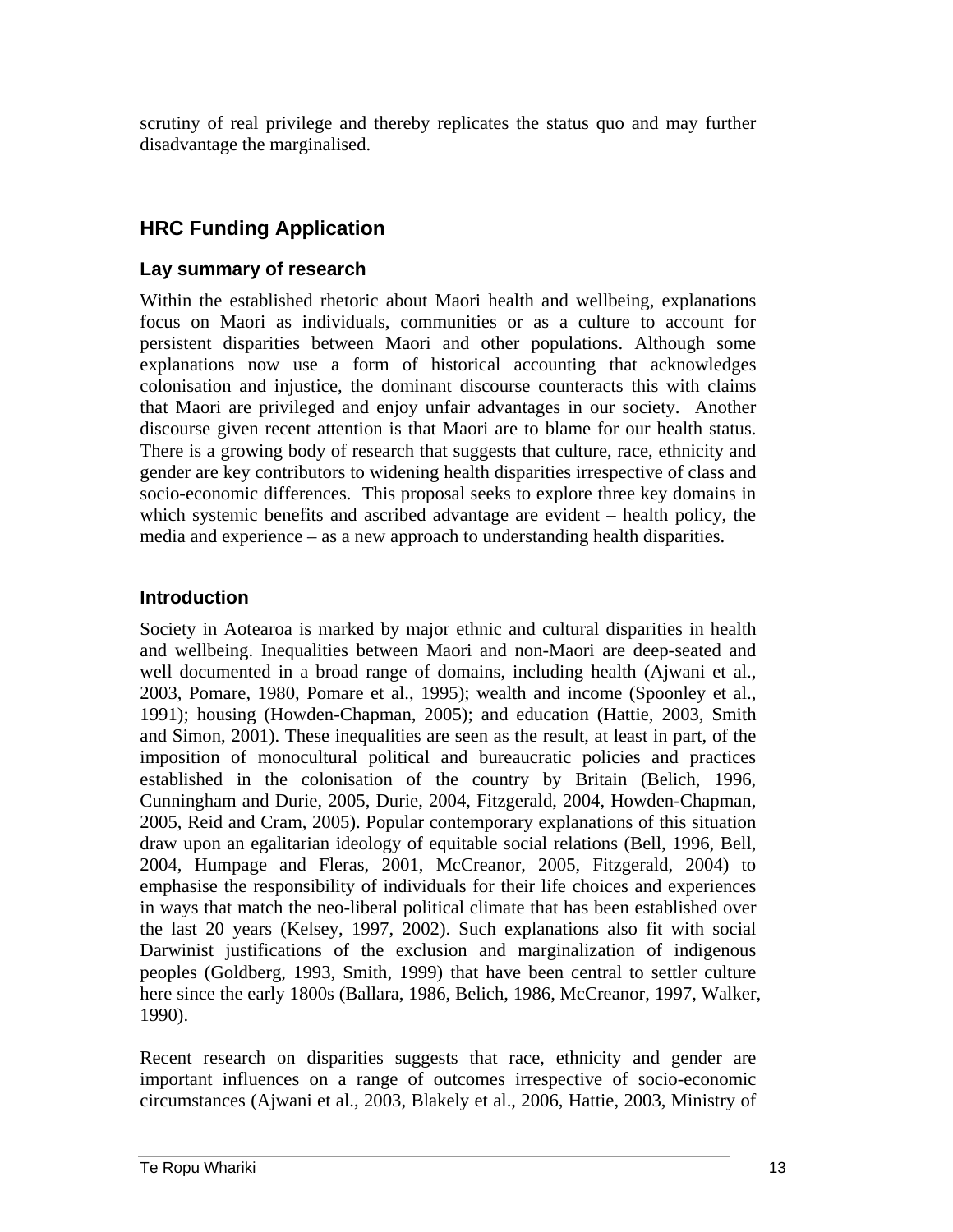Health, 2002, Reid et al., 2000). The effects of marginalisation (Marmot & Wilkinson, 1999) including racism and sexism (Harris et al., 2006, Karlsen and Nazroo, 2002, Krieger, 2003) are key factors in explaining this. Blakely et al. (2006) found that socio economic differences account for less than half of the disparity in smoking related mortality rates between Maori and non-Maori/non Pacific people. If we accept that there are forces in our society (other than socioeconomic) that are significant in creating and maintaining disadvantage within certain populations, it is likely that equivalent forces – environmental, cultural, societal, institutional, interpersonal – protect and perpetuate *advantage* in other population groups.

During the controversy around the 'race based'/targeted policy and programme funding that gripped New Zealand politics and the media in 2003 and 2004, Durie (2004) presented a paper examining "race-based policies". He pointed out that the first example of race-based policy was the 1852 NZ Constitution Act, which established British common lore as the law of the land, to the exclusion of Maori common lore and law. This entrenched settler domination through a fundamental skewing of the system in favour of Pakeha culture and concepts. The developments that followed and that continue into the present day have entrenched and intensified this preferential system in all domains of society. The existence of specific policy and resourcing for Maori arose firstly as a way of limiting perceived Maori advantage (eg Maori parliamentary seats were initially established to limit Maori representation in government) and later because of the ways that the effects of colonisation had undercut and destroyed the possibility of equal opportunity between the two peoples. The present proposal seeks to underscore and examine the fundamental invisibility of the race and culture bases of the policies that permeate our current systems, focusing on health as a key domain. This invisibility positions policies that address 'other' groups such as Maori or Pacific as the only race based policies and practices in this country. The normalisation of the dominant culture through our health systems and practices presents a fundamental privilege that is invisible and unquestioned.

*Note: culture, race and ethnicity – we understand that these are neither discrete nor unproblematic concepts; each carries with it a history and wealth of meanings. We use the terms in this proposal to cover the range of meanings and to refer to the concepts when they are used in specific literature.* 

# **Social determinants of health**

Despite early observations of health, vigour and longevity among tangata whenua (Banks, 1962, Beaglehole, 1968, Ward, 1839) ideologically, European settlers in Aotearoa arrived wedded to imported racisms (Ballara, 1986, McCreanor, 1997) such as 'fatal impact' theory (Adams, 1977). This popular notion that indigenous populations would melt away before the superior, civilizing mission of the settlers (Moser, 1988, Salmond, 1991, Sinclair, 1977), was discredited by Maori diplomacy, resistance and innovation in the nineteenth century (Belich, 1986,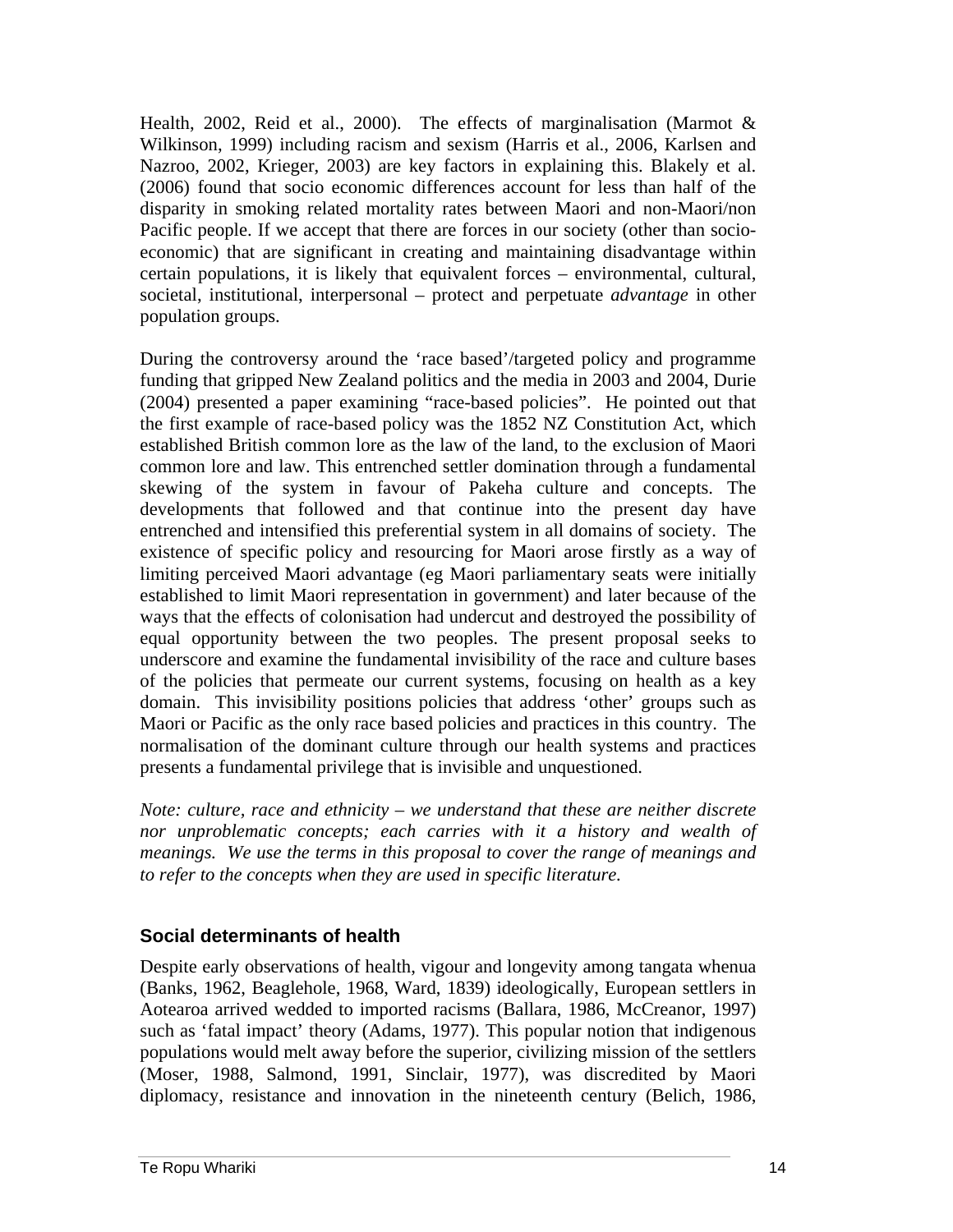King, 2003, Walker, 1990), and by major Maori population growth from the beginning of the twentieth century (Pomare, 1980, Sutherland, 1940, Walker, 1990). Regrettably, settler acknowledgement that the culture and practices of colonisation are still a key determinant of Maori mortality and morbidity is no longer commonplace. The efforts of academics and commentators such as Moser (1988), Featherston, (Te Ara - The Encyclopaedia of New Zealand, 2005) and Pember Reeves (1899) to talk Maori out of existence at the turn of the nineteenth century failed, but the diverse practices of representing Maori as inferior, marginal and rightfully giving way to the dominant culture in their own land, remain.

In the international literature it is increasingly recognised that societal exclusion and marginalisation reduce opportunities, perpetuate a racialised socio-economic situation and maintain stress at levels that, particularly over the lifespan, result in multifaceted ethnic disparities in a wide range of social settings (Karlsen and Nazroo, 2002, Krieger, 2003, LaVeist, 2003, Wilkinson and Marmot, 2003).

Causal links between racial and ethnic discrimination (at multiple levels), and the health and wellbeing of individuals and groups are increasingly recognised in the international literature (Cain and Kingston, 2003, Gee, 2002, LaVeist, 2003, McKendrick and Thorpe, 1998, McKenzie, 2003, Swan, 1998, Williams, 1999, Williams et al., 2003). In this country, Harris et al. (2006) found that Maori were up to ten times more likely than Europeans to report experiences (including violence, abuse and exclusion) of racial discrimination in interpersonal relations, in the healthcare system, in employment and in the housing market. They concluded that, in both interpersonal and institutional forms, racism contributes to health disparities between Maori and Europeans.

Prominent discourses to explain disparities in a range of sectors focus on individual responsibility as the primary site for intervention, which often negates both wider societal obligations and the possibility of acknowledging advantaged groups' position in society (McKay, 1999, Solomon et al., 2005). The invisibility of conferred privilege supports and perpetuates disparities by allowing those who have advantage to assign their fortune to merit and others' disadvantage to personal blame, bad luck or lack of hard work rather than acknowledging and understanding structural forces (Ancis and Szymanski, 2001, Robinson, 1999). Historically, social science may have inadvertently reinforced common discourses and understanding**s** of inequality by producing research that focuses on disadvantage and disparity and leaving unmarked and un-investigated those with the most privilege in our society (Ferber, 2003, Johnston, 1998).

## **Disparity and privilege**

In Aotearoa New Zealand, structural disadvantage continues to undermine the standing and interests of Maori (Reid and Cram, 2005, Smith, 1999, Walker, 1990) and has contributed to negative Maori perceptions of Maori identity that impact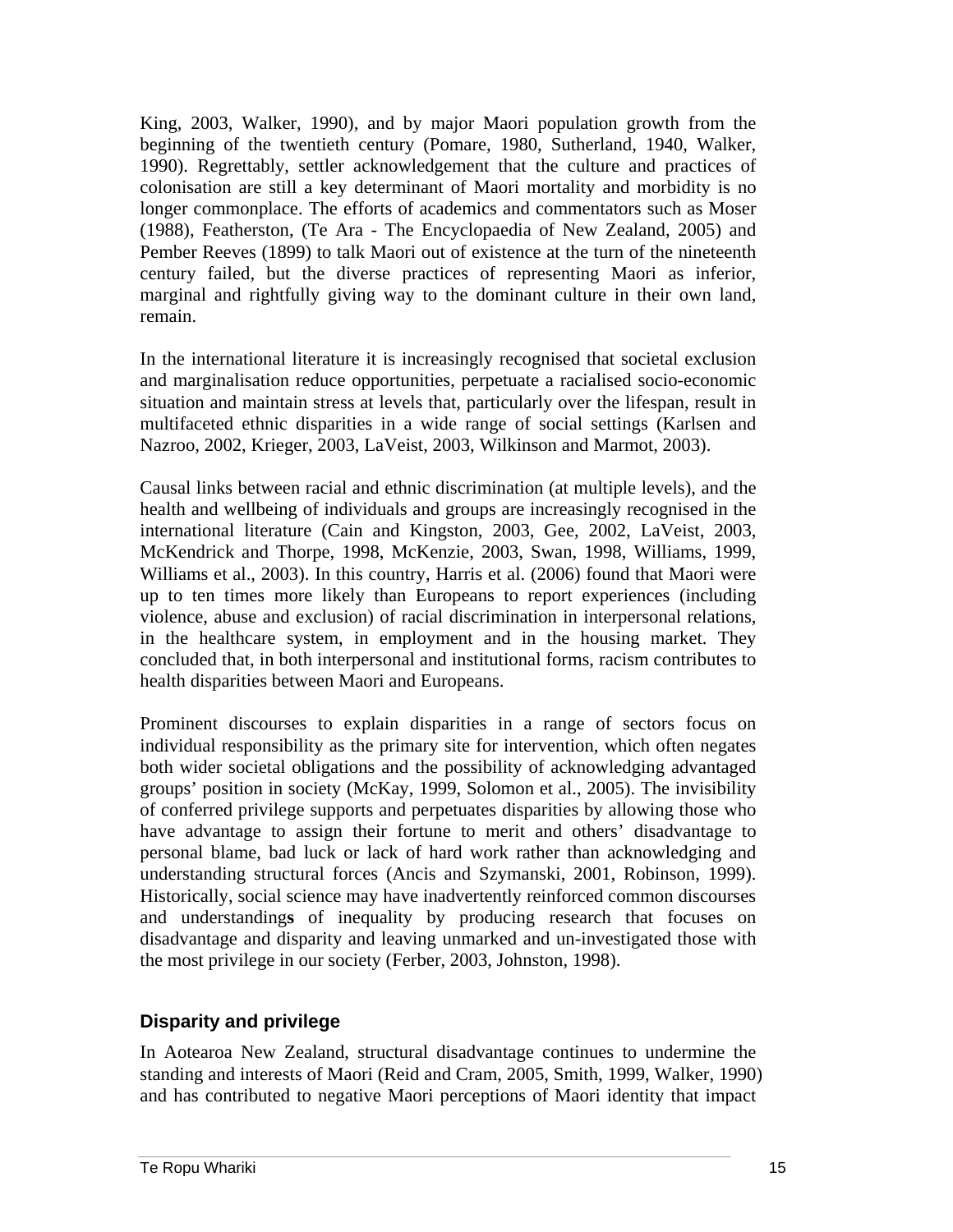on a sense of self and belonging (Borell, 2005, Mikaere, 2004). Racism and the disparities it entails, recursively produce negative pressures on social cohesion and the ability of society to plan and develop for all of its people. This has resulted in major social and fiscal costs for the whole society.

Maori and Pacific disadvantage has been the subject of intense and ongoing research, policy, monitoring and evaluation initiatives. Indeed, measuring and intervening on *disparity* or the distance of these groups from others, consumes considerable amounts of material, intellectual and personnel resources. Unfortunately, despite this focus, little relative progress is being made and it is timely to consider how different conceptual and research approaches to the issues might offer new understandings in order to develop policy and intervention strategies to address what is a fundamental threat to social cohesion and to the health and wellbeing of all populations in the land.

In the 1960s the study of racism shifted from a focus on the prejudices and psychology of individuals to structural analysis (McConahay, 1986, Sears, 1998). However, analyses of institutional and societal racism have not resulted in substantial improvements in terms of reconfiguring the deeply entrenched structures of privilege. A small emergent strand of research known as "whiteness studies" that has developed particularly from feminist scholarship, in Australia and the US in the 1990s (Fine et al., 1997, Jensen, 1999, Meadows, 1999) provides a much needed stimulus. McIntosh (1990) utilised this development with her radical reflexive study of the advantages she could count on in the social, employment and educational spheres as a white woman. She itemised some 50 unquestioned instances of the privileges – which she refers to as her "invisible backpack" of advantage – that she can reliably expect to be accorded at face value. Examples include:

- I can if I wish arrange to be in the company of people of my race most of the time.
- I can avoid spending time with people whom I was trained to distrust and who have learned to mistrust my kind or me.
- If I should need to move, I can be pretty sure of renting or purchasing housing in an area which I can afford and in which I would want to live.
- I can be reasonably sure that my neighbours in such a location will be neutral or pleasant to me.
- I can go shopping alone most of the time fairly well-assured that I will not be followed or harassed by store detectives.

Analyses of such experiential knowledge combine with the powerful conceptual analyses such as Fine et al. (1997) to encapsulate the structural and institutional base from which the status quo is reproduced.

Although there is a history of concern and analysis about structural barriers to Maori development and success in this country (McCreanor and Nairn, 2002,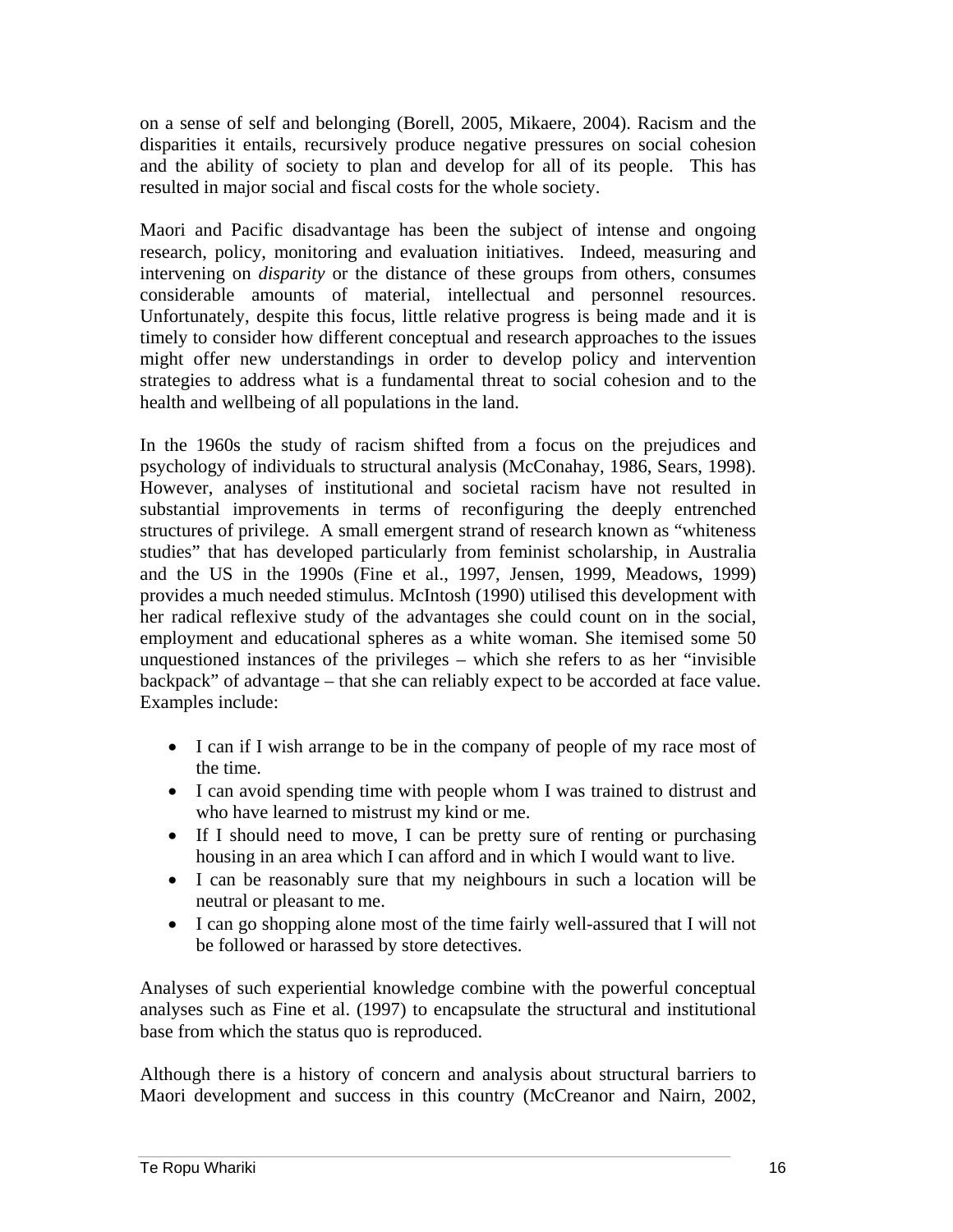Ballara, 1986, Bell, 1996, 2004, Jensen, 1999, Spoonley et al., 1991, Sutherland, 1940, Wetherell and Potter, 1992), these are minority voices and their research is cast primarily within a marginalized/critical settler perspective. For example a strand of discourse analytic research (Abel, 1997, Bell, 1996, Nairn and McCreanor, 1990, Nairn and McCreanor, 1991, Wetherell and Potter, 1992) argues that the commonplace descriptions of provision for Maori as 'privilege' are ideological in the sense that they mask the origin of these arrangements, which as pointed out above were actually either designed to disadvantage Maori or initiated in mitigation of the damage done through colonisation. McCreanor (2005, 2006) summarises a decade of research on this phenomenon in a series of themes that consistently run through data of Pakeha talk and text. Two of the key themes are 'privilege' and 'rights'.

- Privilege; Maori have special privileges that are unfair, racist and akin to apartheid.
- Rights; Equal rights for all is a democratic cornerstone. Privilege is an anathema.

Despite its manifest absurdity, this couplet has the discursive effect of positioning Maori as practically and philosophically 'other' to the rest of the population. However, glimpses of the irony of these discourses are available through some studies in this country that have provided ethnic breakdowns of health and wellbeing. As well as the major studies on health disparities already cited (Ajwani et al., 2003, Blakely et al., 2006), the Youth 2000 survey (Adolescent Health Research Group et al., 2003) shows significant differences between the wellbeing of Pakeha and that of groups such as Maori or Pacific young people. A qualitative research project that we conducted showed young Pakeha perceived that they lived in fundamentally supportive, negotiated family environments that resourced them and encouraged them to nurture aspirations and to succeed (McCreanor et al., 2006). Rangatahi Maori on the other hand provided accounts of much more constrained family environments in which parental stress just to survive meant there was less scope for support and high aspirations (Edwards et al., 2006).

The current proposal seeks to build upon these foundations and add empirical study to the conceptual work around Pakeha privilege and its implications for Maori health and disadvantage, particularly as it acts as a determinant of Maori health.

Rather than developing a proposal that identifies and explores the conditions and environments of Maori or Pacific populations and their perceptions, attitudes or behaviours; this proposal seeks to provide an indigenous 'gaze' upon an underlying discursive and material complex – cultural, racial and ethnic privilege – within our society, that is a key determinant of Maori (and other) disadvantage.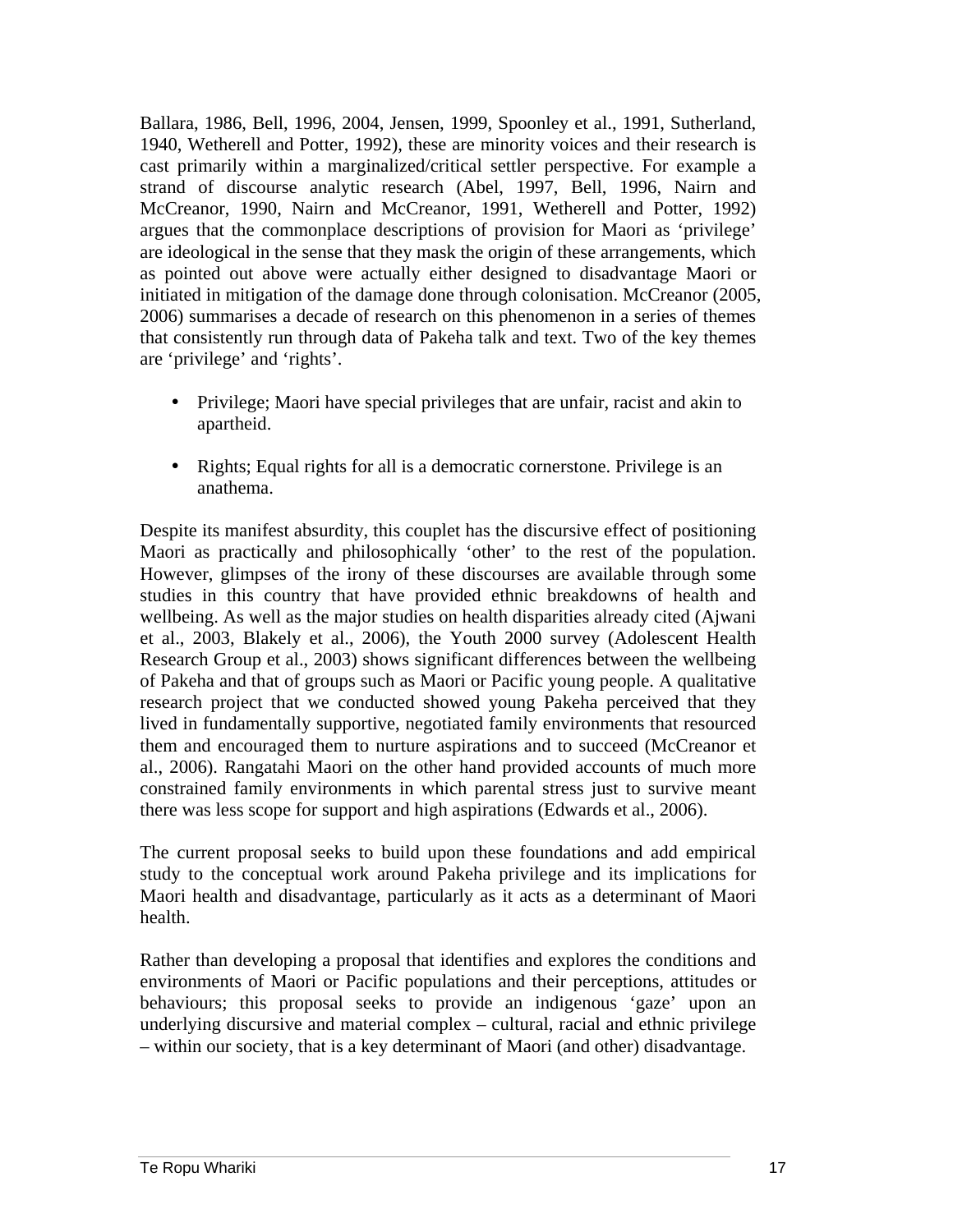Investigating ethnic privilege is something of a theoretical departure for the social sciences, as it shifts the focus away from the disadvantaged and their behaviour. It could be argued that some of the conventional research on health disparities does little more than subject those who are most oppressed in our society to a critical scrutiny that emphasises what society believes they lack (Reid et al., 2000) and fuels 'deviance from the norm' discourses and representations in the media (Austin and McMaster, 1999, Black and Stone, 2005, Smith, 1999, Moewaka Barnes et al., 2005). Our intention is to move away from this orientation to try to understand ways that advantage is accrued and transmitted at a population level as a means of understanding what, if any, contributions these dynamics make to ongoing health disparities.

# **Scoping study**

Whariki research group has recently completed a scoping study for this research idea with funding assistance from Nga Pae o te Maramatanga, Maori Centre for Research Excellence. This scoping project involved consultative interviews with a range of key informants and an overview examination of the literature on critical aspects of privilege that would inform and complement a wider research proposal in New Zealand.

Key informants were asked to discuss their understanding of privilege as a construct and its contemporary application and give their opinions on the proposed methodology, domain areas (policy, the media and everyday experience) and the anticipated analytical focus on identity and power. They were also asked about pragmatic, short-term uses for the research findings of a more in depth research project and what long term incentives existed for social change that those with privilege might employ in addressing privilege. Their advice and analyses are being synthesised into a paper for publication (Borell and Gregory, forthcoming).

The interviews conducted in the scoping study revealed strong agreement that a significant research project around the construct of privilege in Aotearoa was important and long overdue. There was much discussion about the relationship between racial and ethnic privilege and class. The scoping project has also greatly informed the current research design and analytical framing. The predominately pakeha participants paraphrased many scholars of privilege such as Movsessian (1999) who states "Awareness is the key to helping mainstream step out of racist doctrine, beliefs and being in a position of privilege. It's only when we step out of our comfort zones and become a minority that we may become aware of the privilege that is held within the mainstream. The challenge is noticing our ease when we are part of the majority" (Movsessian, 1999, p.165).

Following the discussion and advice from the scoping project we propose a selected study in three domains: health policy, the media and everyday experience.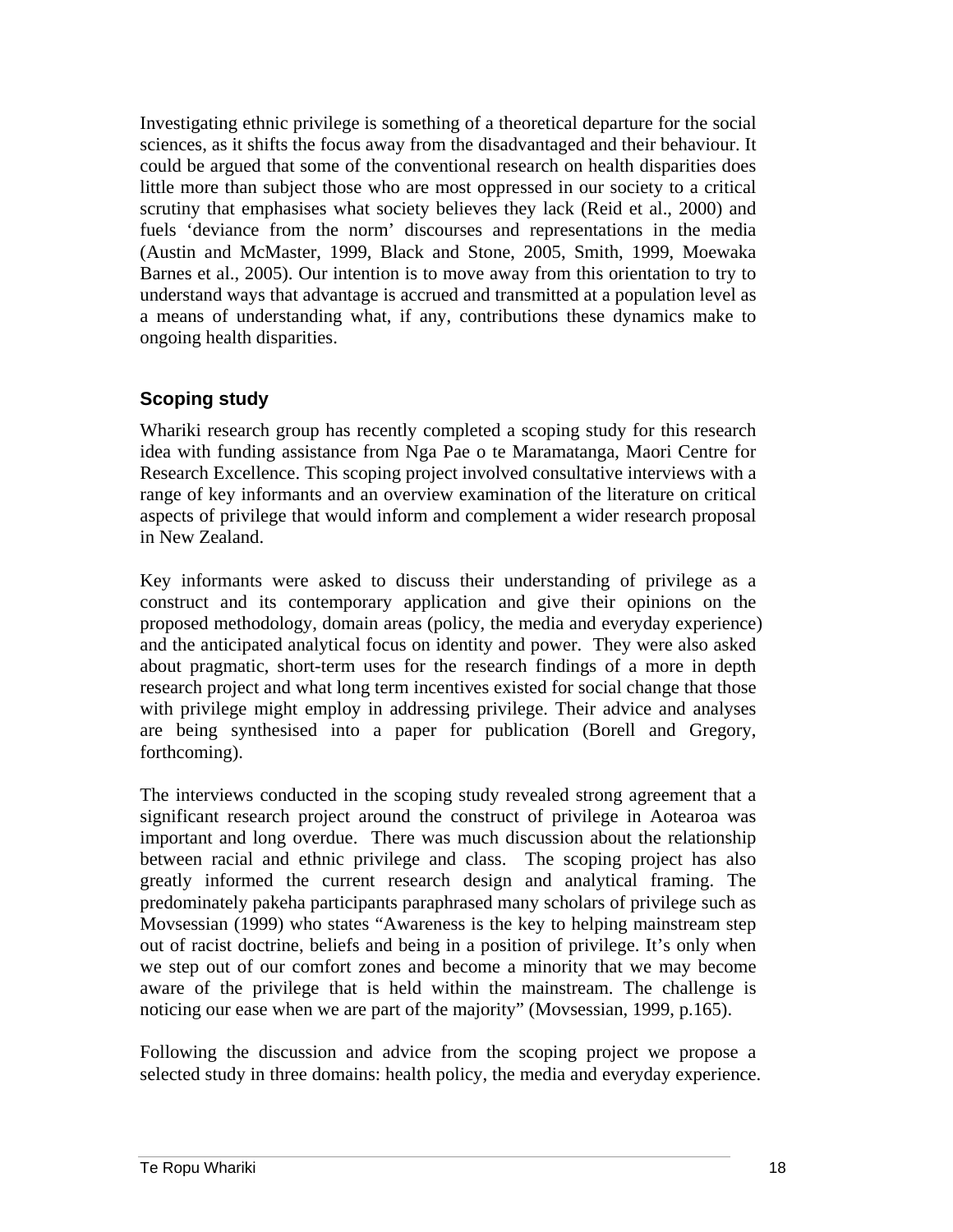In terms of policy we will focus on the dynamics of transition in public health policy that followed the political controversies around the Foreshore and Seabed debates and legislation (2003) and the 2004 speech to the Orewa Rotary Club by Don Brash. These led to a review of "targeted policy and programmes" under the leadership of the then Minister of Education, Trevor Mallard, amid much public debate in the academy, media, internet and government.

The media are one of the key institutions in contemporary society for the reproduction of the social order (Abel, 1997, Herman and Chomsky, 1988, McGregor and Comrie, 1992, Pilger, 2004). We are keen to look at how the media construct and reproduce the status quo of race relations, not by focussing on negative representations of Maori (Moewaka Barnes et al., 2005) but by attempting to understand the ways that the established position of Pakeha in the country is naturalised and rendered unremarkable in media coverage.

We will supplement the understandings that we can generate from these approaches with qualitative narrative interview data about commonplace experience in relation to health, culture, race and ethnicity. By gathering these accounts we will be able to generate analyses of the taken for granted expectations and aspirations that will be expressed and implicit in our participants stories of their experiences.

# **Proposed Study Design**

## **Project aim**

Explore the issues of cultural, racial and ethnic privilege in Aotearoa New Zealand by addressing the following objectives.

## **Project objectives**

- 1. Complete an extensive literature review to contextualise the project within the international and local literature.
- 2. Conduct an in-depth case study of the targeted policy and programme controversy and its policy and practice implications in the health field.
- 3. Collect and analyse a news media sample of up to 30 cases of the naturalisation of advantage particularly as it relates to health.
- 4. Complement these data with qualitative information gathered through in depth interviews.
- 5. Explore correlations and linkages between and across the policy, media and interview data paying specific analytic attention to issues of culture, identity, power and discourse.
- 6. Disseminate the findings of this research in an effective and timely manner using a range of methods and practices.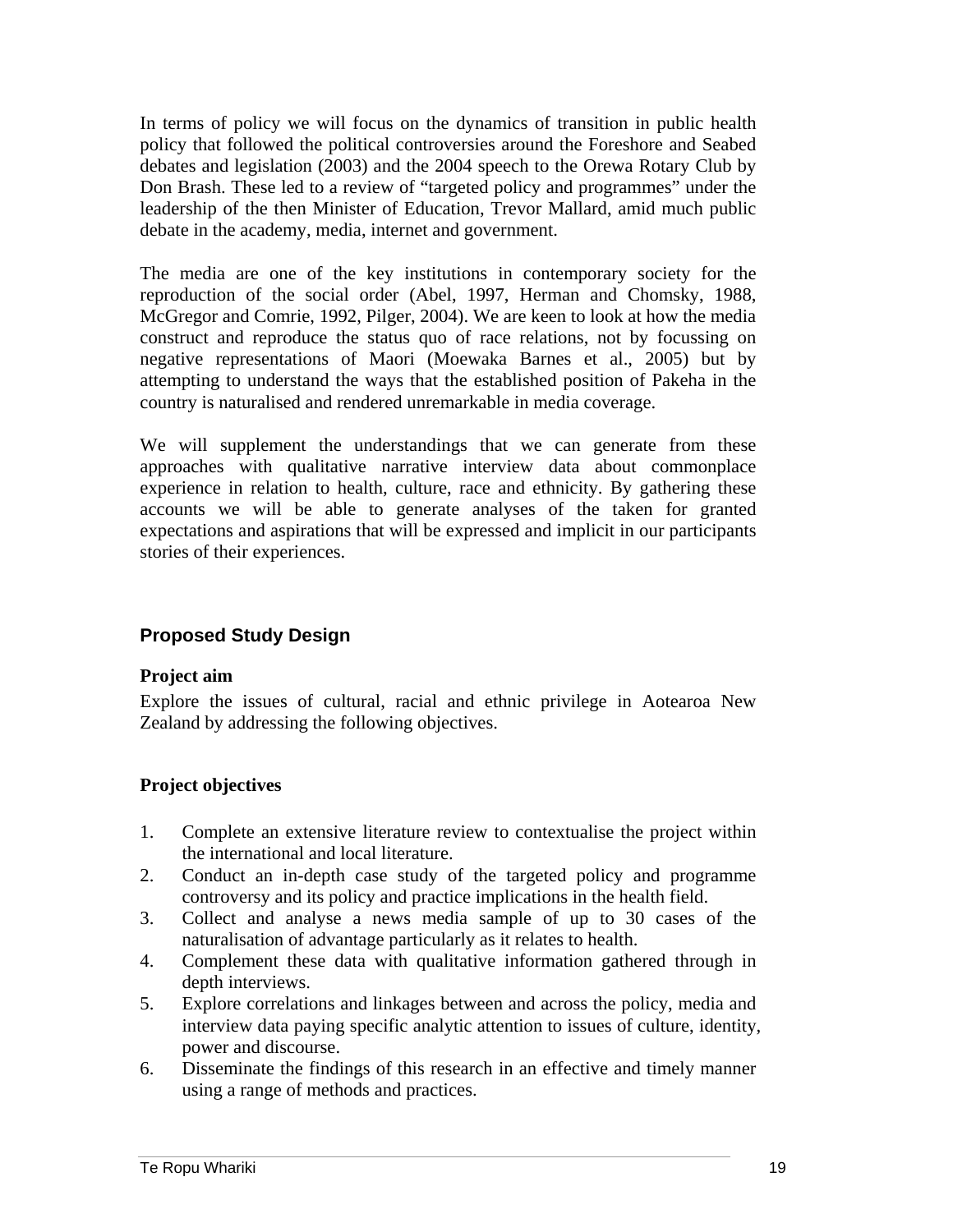#### **Study themes – analytical framework**

Using a range of different qualitative methods, we will explore three domains – health and related policy and discourse, the media and lived experience. Although not being entirely prescriptive about the theme areas that will emerge from the data, we are interested in analysing the data within a framework that pays particular attention to notions of culture, identity, power and discourse.

#### **Case study**

We will conduct a case study of the 'race based' controversy and its policy and practice implications, including the race/needs discourse and the government review of "targeted policy and programmes" of 2004/5. We will study the policy environment within which these changes occurred in order to understand the policy formation and change. We will use a theoretical framework for understanding policy development and dynamics developed by Thamarangsi (forthcoming), which will provide a valuable basis for understanding the policy controversy and its implications. This entails examining policy dynamics in terms of context, actors and the policy process.

Our search and analysis will place the primary emphasis on specific policies within the health arena. Policies in other sectors such as education, housing, and justice may also be scrutinised, if they emerge as particularly relevant to the central area of enquiry.

We will gather a comprehensive data base of departmental reports, Cabinet minutes, documented changes, political commentary, media stories, research and other scholarly contributions and internet materials such as weblogs that bear on the controversy. Relevant ministerial and other guidelines and policies will be reviewed to identify the ways that privilege, difference and disadvantage operate overtly or implicitly.

We will carry out up to 15 participant interviews with informants in the policy making and implementation arenas to illuminate discourses underpinning policy shifts, challenges and obstacles in the development and implementation of specific health policies and how policy implementation may differ from policy directives.

We will carry out content and discursive analyses on these materials in order to describe the course of events, the multiple different accountings at play and the power relations inscribed in the process. We will focus in particular on the practical, political and cultural implications of the changes and examine their implications for the health and wellbeing of Maori and Pakeha. We will also look at other areas where relevant, such as gender and class privilege.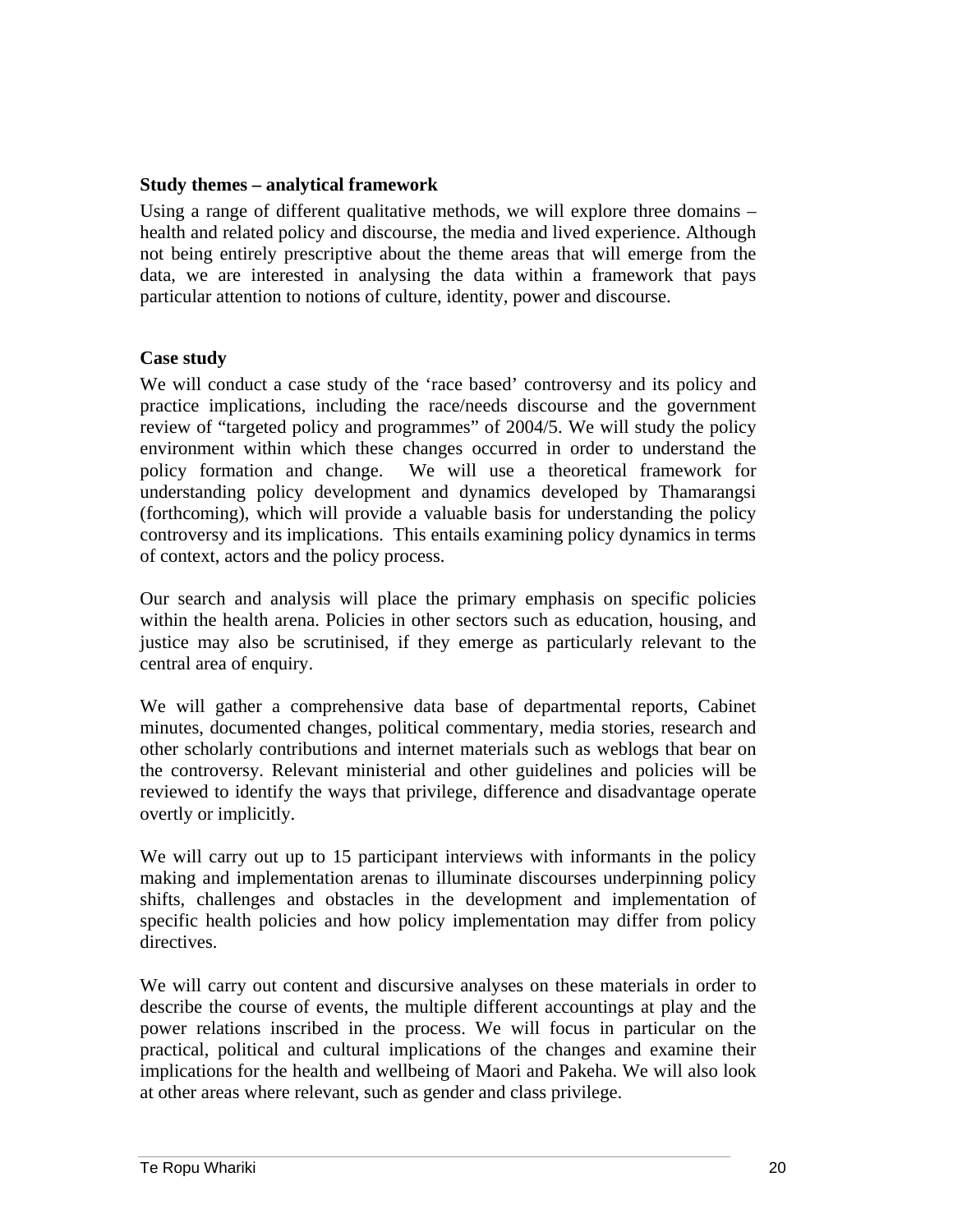# **Media**

We will carry out an exploratory content and discursive study of a database of selected media items that, in various ways, cover the naturalisation of advantage for population groups. We will scan daily papers, magazines and television for salient examples and gather either cuttings or tapes of the items. Although the sampling is fundamentally opportunistic it will also be purposive in the sense that we will build comprehensive collections across media and outlets around particular events, issues or incidents particularly relevant to health. We will create up to 30 such cases and analyse each separately as well as studying the extent to which themes run across different data sets to highlight common features in the media representations of the health and well being of the empowered.

We will use a form of discourse analysis adapted from Potter and Wetherell (1987) and McCreanor and Nairn (2002) to conduct rigorous examination of what is achieved by particular texts and how this is managed. The focus will be on the construction and articulation of notions of race, ethnicity and culture that contribute to normalising Pakeha dominance. This is a matter of considerable subtlety and sensitivity and the analysis will have to grapple with theoretical issues underlying debates over objectivity and bias in the media, to reach useful conclusions (Fairclough, 1992). The fundamental research question for this component will be to interrogate selected data with the question "what is achieved by this text?" and to further address the mechanisms by which the effects are produced. We will also build a broader view of how these discursive processes work by using a thematic analysis as espoused by Braun and Clarke (2006) to examine commonalities within the discourses around naturalised ethnicity and culture. The aim here will be to understand the dominant discourses involved in the representation of 'mainstream' New Zealand ethnicity and culture in relation and to theorise the ways in which it keys to power relations and social orders (Bell, 2004).

# **In-depth interviews**

Armed with a better understanding of the representation of privilege in the media and policy arenas we will ground the emerging insights within the commonplace experiences of a range of participants. We will use narrative methods incorporating some lifestory techniques (Anae, 1998, Bertaux and Bertaux-Wiame, 1981), which are valuable for gathering data that reflect the broad conditions of participants' experiences. The method entails supporting participants to provide a detailed account of their experiences constructed around an open-ended, chronological frame that allows the comprehensive, but participant structured, recording of the appropriate data.

We will collect such narratives from up to 18 individuals that self-identify as 'mainstream' New Zealanders over 16 years of age. We will also interview up to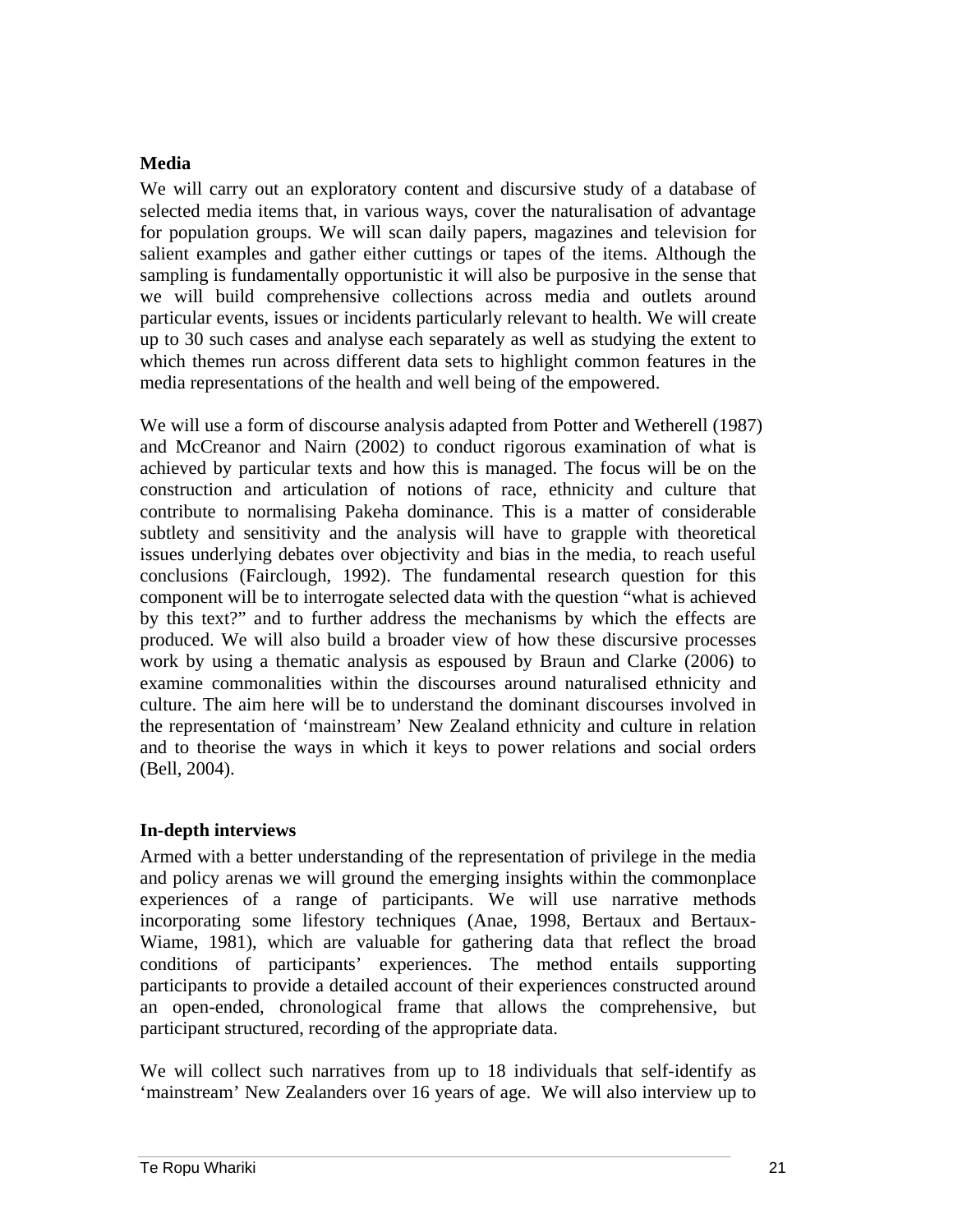seven Maori individuals to enable data to be contrasted and compared. Participants will be recruited via snowballing from multiple start points in local networks in Auckland and Wellington. We would aim for a sample that spans ages, social class and gender. We will also include up to 20 family groups with whom we would explore the themes emerging from the individual data to further ground the findings. From past research projects, it is apparent that Maori discourses readily include discussions on culture, race and ethnicity. In order to gather data on privilege in 'mainstream' populations, we have found that a wider range of interviews is needed in order to draw out issues of invisibility and the 'natural' assumptions that underlie discussions and experiences; this is the reason for our differences in the sample numbers. While there is a common assumption that 'mainstream' New Zealanders can be used as a proxy for Pakeha (Spoonley et al., 1996), this project assumes that some Maori and Pacific people may also identify with this term and we will welcome their participation. There are resources within the research team to manage the participation of different ethnic groups in a culturally appropriate manner.

Analytically our interests will be in talk about culture, identity, power and representation. We will include discussions on health, health policies and provision, power of 'voice', the advantages of being 'the norm', access to and treatment by the medical professions. Discussions on health will include experiences with provision as well as discussion on the stories behind statistics – what are people's expectations and understandings of their health and the health of those important to them. The list is not exhaustive.

All participants will be offered a koha for their contribution and transcripts, if requested, will be returned to them for checking prior to inclusion in the database. Interviews will be transcribed verbatim and coded using Nvivo software. The transcript data will be analysed using discourse and thematic analyses. This requires multiple, disciplined readings of the body of transcript data to develop a systematic and comprehensive description of the data and to describe the commonalities and variations apparent in the data. Attention will be focused on the ways in which discursive resources – language, ideas, images – are used to establish and defend various positions on the topic of privilege.

#### **Workforce development issues**

The proposal as presented will enhance the knowledge and skill of an established Maori research group and make an invaluable contribution to an under-researched social phenomenon that affects all New Zealand society. In addition this proposal will assist in the training and development of some emerging Maori and social science researchers.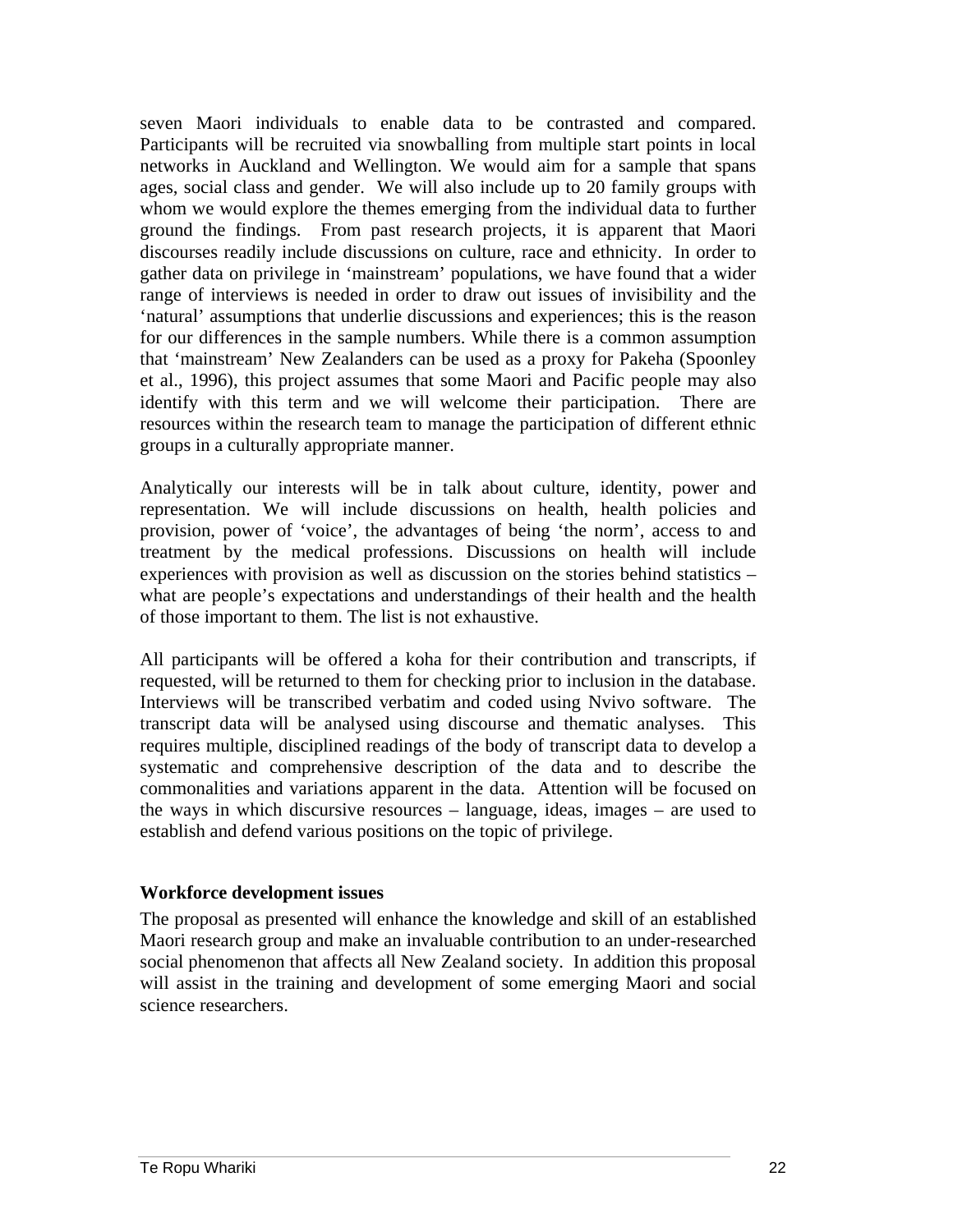## **Relevance to health**

The HRC acknowledge that health and well being exist within a wider economic, social and cultural context in which specific population groups are "unable to achieve optimal health because they are marginalised by societal norms, institutions and established services." Rather than proposing more research that looks at the ability of marginalised groups to accept, manage or possibly overcome their marginalisation (and what resources or services might assist this), the current research proposal shifts the focus of inquiry from those groups that are marginalised to examining how discourse and health policy environments construct and benefit the 'norm'.

Recent policy developments demonstrate how precarious and dependant health priorities can be on party politics and wider political and social influences. Key informants in the scoping study expressed concern at the lack of urgency shown towards disparities in health by those not directly affected, and alarm at recent efforts to erase Treaty of Waitangi references from policy, pointing out the primacy of the Treaty's' relevance to the health and well-being of the nation.

Efforts to homogenize health policy based on erroneous assumptions that all New Zealanders receive equivalent health delivery and experience similar relationships with health professionals can be expected to fail. It is yet to be seen how reducing health inequality frameworks can be reconciled with frequent political references to 'mainstream New Zealand', and the abolition of 'race-based funding'.

Decolonising projects may have a variety of health benefits for all members of society. Challenges to systemic conferred advantage will contribute to a more socially just and egalitarian society. Commentators such as Bell Hooks (1981) have stressed that oppression is detrimental to the health of the oppressor as well as the oppressed. Dominant structures and discourses which position one particular way of being as the norm (i.e. male / pakeha / heterosexual / ablebodied) impact negatively on the marginalized, as well as those who may materially benefit from efforts to dehumanize and oppress the 'other'.

# **Portfolio alignment**

This proposal, while being of primary importance to Maori health and contributing to a wider programme of Maori development research (Rangahau Hauora Maori portfolio), is also highly relevant to The Health and Independence of Population Groups and Determinants of Health portfolios.

As a Maori research group the development of the Whariki programme of research is intrinsically related to Rangahau Hauora Maori. The expected outcomes of this project will add to the Maori knowledge base about this issue as well as the Maori methodological and workforce development outcomes outlined in this proposal.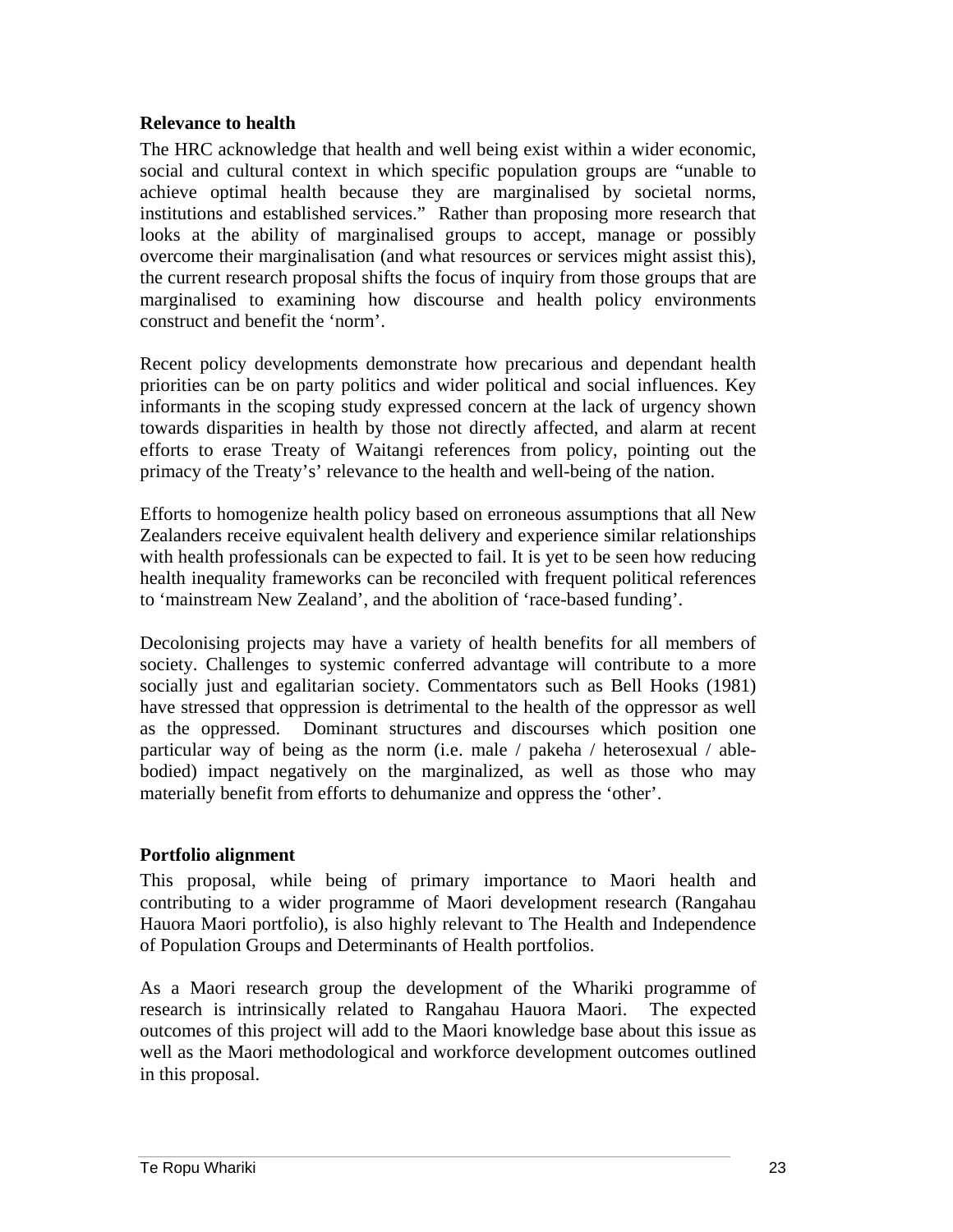The Health and Independence of Population Groups portfolio outlines the HRC's commitment to decreasing disparities in health outcomes. This proposal has argued that privilege is an underlying social construction with enormous implications (and a growing body of evidence) on the health status of different population groups. The potential of this project to increase the capability and expertise of Maori and social science researchers within Whariki will add further value the investment of funding this proposal.

The Determinants of Health portfolio outlines some of the broadest determinants of health including environmental, occupational, lifestyle, social and economic. This project will make an invaluable contribution to understanding the interrelationship between health outcomes and the overall policy orientation and shape of New Zealand's social, political and economic systems. As the construction and maintenance of cultural, racial and ethnic privilege is played out in all New Zealand's social, political and economic systems, the importance of the race/needs controversy as our case study becomes particularly apparent. The policy and practice that resulted will give a concrete example to the relationship between the mechanisms of power and implications for health outcomes.

#### **Relevance to Maori health outcomes**

The aim of this project is not simply to increase knowledge but to work towards utilising that knowledge, in partnership with others, to make a difference to Maori health status. This research will be instrumental in understanding the broader context of Maori disadvantage and subsequent lower health status. The research will enable New Zealand to better scrutinise and theorise advantage in relation to health outcomes and provide an evidence base to inform policy and funding. This may lead to policy, structural and environmental changes that result in more equitable health outcomes for Maori.

This project will assist Maori and non-Maori to develop tools to better understand privilege in Aotearoa. The shift of focus from disadvantage to privilege can also make a valuable contribution to the development of tools and ideas that can better measure various dimensions of privilege. Understanding accrued disadvantage over the life span is an area that other researchers – Maori and non-Maori – are seeking to develop. This project will contribute to an understanding of the role of privilege and further develop our research knowledge of how we might examine this in relation to accrued advantage and wealth over the life span.

## **Dissemination of results**

A variety of dissemination processes and practices will be employed in this study in order to utilise project findings and develop action strategies. Some of these dissemination practices and actions will be informed by participants and key stakeholders. Dissemination to participants will be via direct feedback throughout the research process and upon completion of the data collection phase. Face to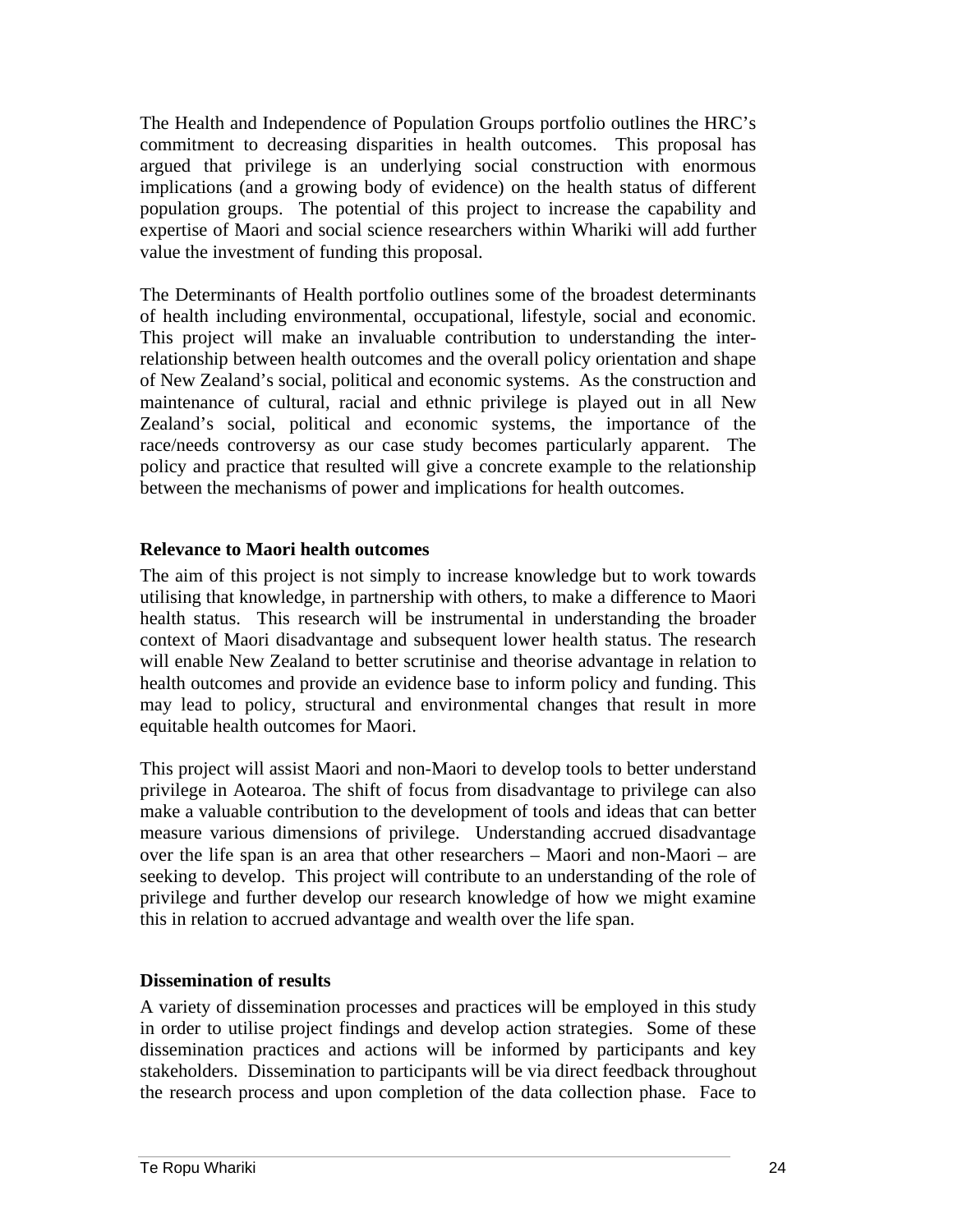face meetings with policy makers and advisors, academic and social change groups like Kotare Trust will be held to gain input from and convey feedback throughout the project. Dissemination of findings to these groups and any subsequent implications for informing service provision will involve a process of active dialogue and negotiation. Engaging with policy makers and key government departments is an essential arena and standard processes of sharing new knowledge will be carried out with the research and policy communities. A technical report and academic publications will be produced. In addition to this, Whariki often present findings in hui, seminars and workshops and relevant national and international conferences. Email and the internet are also common media for disseminating research findings.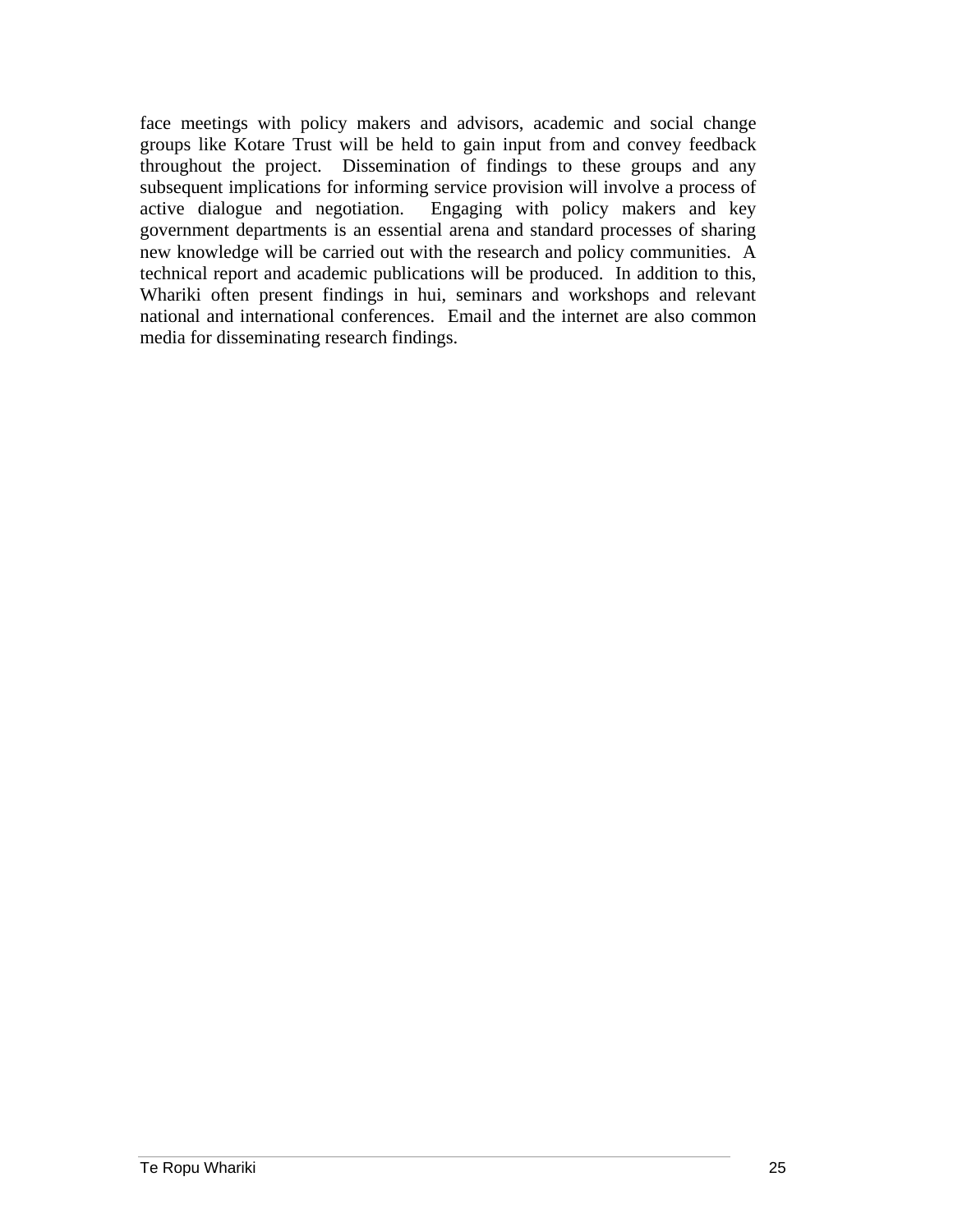# **References**

Abel, S. (1997) *Shaping the News : Waitangi Day on Television*, Auckland: Auckland University Press.

Adams, P. (1977) *Fatal Necessity: British Intervention in New Zealand, 1830- 1847*, Oxford: Oxford University Press.

- Adolescent Health Research Group, Watson, P., Clark, T., Denny, S., Fa'alau, F., Ameratunga, S., Robinson, E., Schaaf, D., Crengle, S., Sporle, A., Merry, S., Adair, V. and Dixon, R. (2003) A health profile of New Zealand youth who attend secondary school. *New Zealand Medical Journal* **116:1171,**  380-384.
- Ajwani, S., Blakely, T., Robson, B., Tobias, M. and Bonne, M. (2003) *Decades of Disparity: Ethnic Mortality Trends in New Zealand 1980-1999*. Public Health Intelligence Occasional Bulletin Number 16. Wellington: Ministry of Health and University of Otago
- Anae, M. (1998) *Fofoa-i-vao-'ese: the identity journeys of NZ-born Samoans*, Doctoral Thesis. Department of Anthropology, University of Auckland, Auckland.
- Ancis, J. and Szymanski, D. (2001) Awareness of White Privilege Among White Counseling Trainees. *The Counseling Psychologist* **9:4,** 548-569.
- Austin, J. and McMaster, J. (1999) Resisting racism, confronting self, In *Unmasking Whiteness.* (ed, McKay, B.) Nathan, Australia: Queensland Studies Centre, Griffith University.
- Ballara, A. (1986) *Proud To Be White: A Survey of Racial Prejudice in New Zealand*, Auckland: Heinemann.
- Banks, J. (1962) *The Endeavour Journal of Joseph Banks 1768-1771*, Sydney: Trustees of the Public Library of New South Wales.
- Beaglehole, J. (1968) *The Journals of Captain James Cook. VI*, Cambridge: Cambridge University Press.
- Belich, J. (1986) *The New Zealand Wars and the Victorian Interpretation of Racial Conflict*, Auckland: Auckland University Press.
- Belich, J. (1996) *Making Peoples: A History of the New Zealanders from Polynesian Settlement to the End of the Nineteenth Century*, Auckland: Penguin.
- Bell, A. (1996) "We're just New Zealanders": Pakeha identity politics, In *Nga Patai: Racism and Ethnic Relations in Aotearoa/New Zealand.* (eds, Spoonley, P., Macpherson, C. and Pearson, D.) Palmerston North: Dunmore Press.
- Bell, A. (2004) *Relating Maori and Pakeha: The Politics of Indigenous and Settler Identities*, Doctoral thesis. Massey University, Palmerston North,
- Bertaux, D. and Bertaux-Wiame, I. (1981) Life stories in the bakers' trade, In *Biography and Society.* (ed, Bertaux, D.) Thousand Oaks, CA: Sage, pp. 169-189.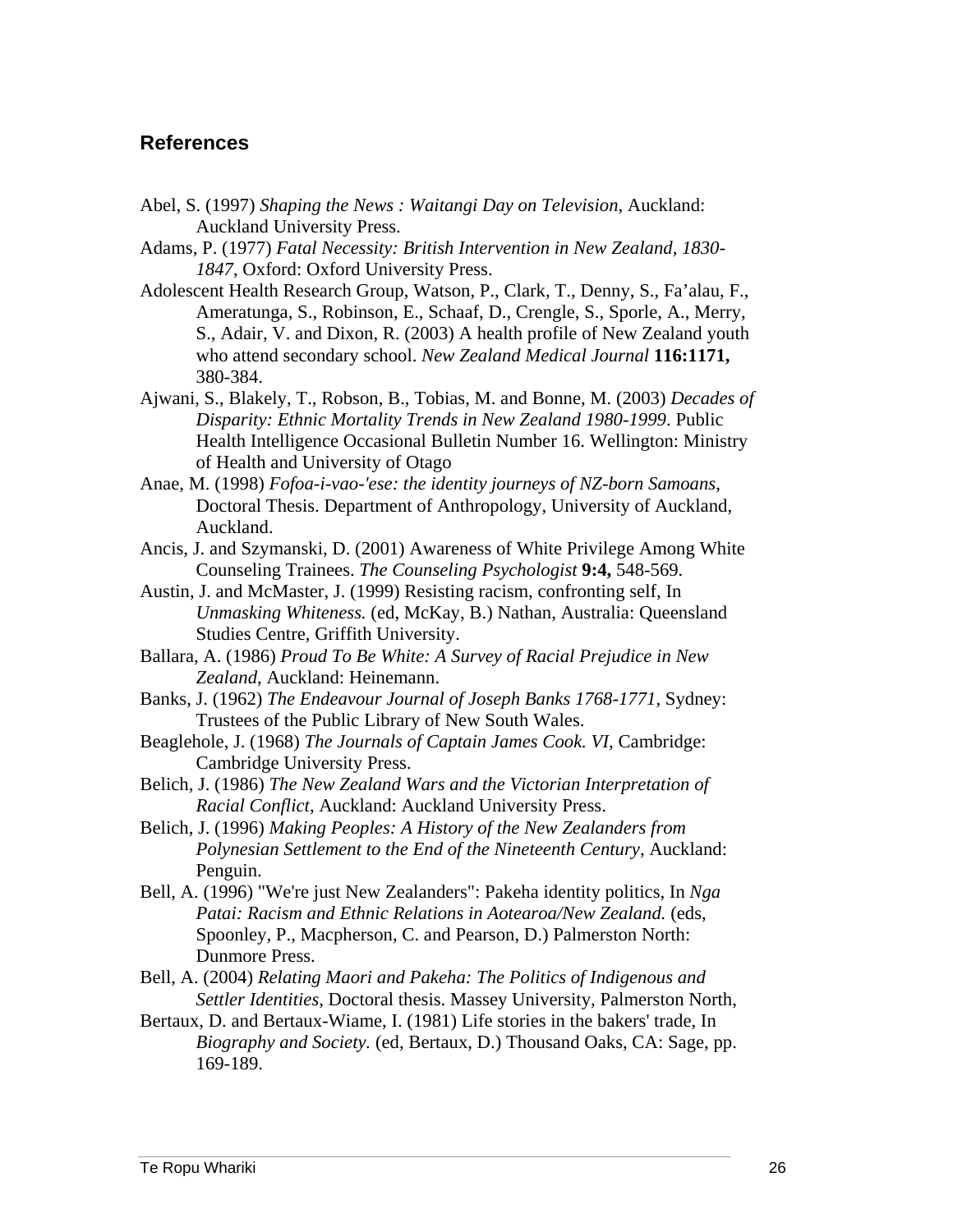- Black, L. and Stone, D. (2005) Expanding the definition of privilege: the concept of social privilege. *Journal of Multicultural Counseling and Development* **33** 243-255.
- Blakely, T., Fawcett, J., Hunt, D. and Wilson, N. (2006) What is the contribution of smoking and socioeconomic position to health inequalities in New Zealand. *Lancet* **9 June: 6736(06)68813-2,** DOI:10.1016/S0140-.
- \*Borell, B. (2005) Living in the city ain't so bad: cultural identity for young Maori in South Auckland, In *New Zealand Identities: Departures and Destinations.* (eds, Liu, J., McCreanor, T., McIntosh, T. and Teaiwa, T.) Wellington: Victoria University Press, pp. 191-206.
- \*Borell, B. and Gregory, M. (forthcoming) When there's everything on our side and nothing in our way; cultural, racial and ethnic privilege in Aotearoa. *New Zealand Journal of Social Policy*
- Braun, V. and Clarke, V. (2006) Using thematic analysis in psychology. *Qualitative Research in Psychology* **3** 77-101.
- Cain, V. and Kingston, R. (2003) Investigating the role of racial/ethnic bias in health outcomes. *American Journal of Public Health* **93:2,**
- Cunningham, C. and Durie, M. (2005) Health and Society in Aotearoa New Zealand, In *Te Rerenga Hauora.* (eds, Dew, K. and Davis, P.) Melbourne: Oxford.
- Durie, M. (2004) Race and ethnicity in public policy: does it work? *Social Policy Research and Evaluation Conference, Wellington*.
- Edwards, S., McCreanor, T. and Moewaka-Barnes, H. (2006) Maori Family Culture: A Context of Youth Development in Counties/Manukau. *Kotuitui* **submitted**
- Fairclough, N. (1992) *Discourse and Social Change*, Cambridge: Polity Press.
- Ferber, A. L. (2003) Defending the culture of Privilege, In *Privilege: A Reader.* (ed, Kimmel, M. S. F., Abby L.) Colorado: Westview Press.
- Fine, M., Weis, l., Powell, L. and Wong, M. (1997) *Off White: Readings on Race, Power and Society*, New York: Routledge.
- Fitzgerald, E. (2004) Development since the 1984 Hui Taumata, In *Tangata tangata: The changing ethnic contours of New Zealand.* (eds, Spoonley, P., Macpherson, C. and Pearson, D.) Melbourne: Thomson.
- Gee, G. (2002) A multilevel analysis of the relationship between institutional and individual racial discrimination and health status. *American Journal of Public Health* **92:4,** 615-624.
- Goldberg, D. (1993) *Racist Culture, Philosophy and the Politics of Meaning*, Oxford: Blackwell.
- Harris, R., Tobias, M., Jeffreys, M., Waldegrave, K., Karlsen, S. and Nazroo, J. (2006) Effects of self-reported racial discrimination and deprivation on Maori health and inequalities in New Zealand: cross-sectional study. *Lancet* **367:9527,** 2005-2009.
- Hattie, J. (2003) Presentation. *Knowledge Wave 2003 the Leadership Forum, University of Auckland, February*. http://www.knowledgewave.org.nz/forum\_2003/speeches/Hattie%20J.pdf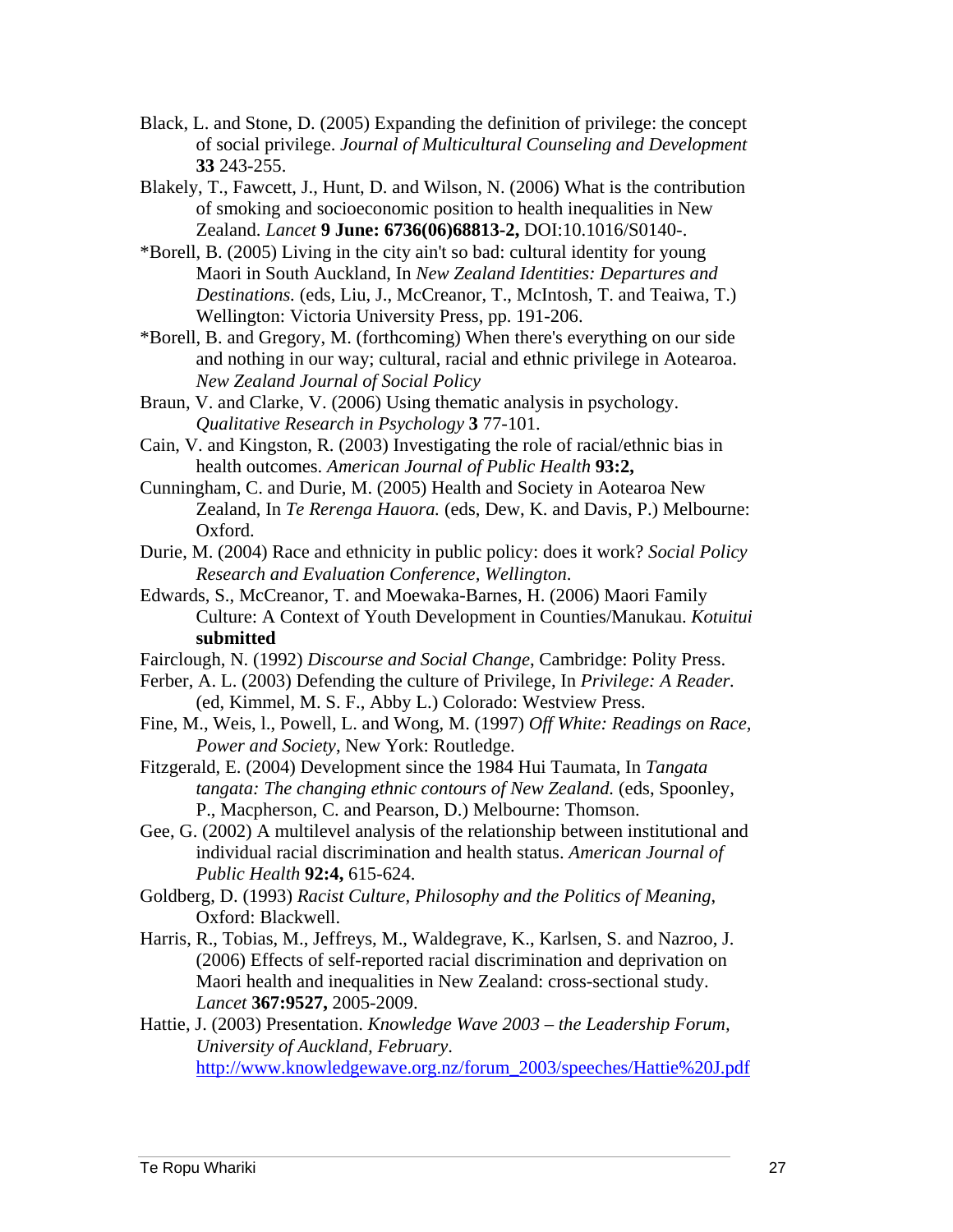- Herman, E. and Chomsky, N. (1988) *Manufacturing Consent: The Political Economy of the Mass Media*, New York: Pantheon Books.
- Hooks, B. (1981) *Ain't I a woman : Black women and feminism*, Boston: South End Press.
- Howden-Chapman, P. (2005) Unequal socioeconomic determinants, unequal health, In *Health and Society in Aotearoa New Zealand.* (eds, Dew, K. and Davis, P.) Melbourne: Oxford.
- Humpage, L. and Fleras, A. (2001) Intersecting discourses: closing the gaps, social justice and the Treaty of Waitangi. *Social Policy Journal of New Zealand* **16** 37-54.
- Jensen, R. (1999) *More Thoughts On Why The System Of White Privilege Is Wrong*, Accessed August 2006. http://www.dickshovel.com/priv2.html
- Johnston, P. M. G. (1998) Maori Women and the Politics of Theorising Difference, In *Feminist Thought in Aotearoa/ New Zealand: Differences and Connections.* (ed, Du Plessis, R. a. A., Lynn) Auckland: Oxford University Press.
- Kapa, A. (2005) Pakeha-Maori conflict built into mainstream reporting. *Tu Mai* **70** 8-10.
- Karlsen, S. and Nazroo, J. (2002) Relation between racial discrimination, social class, and health among ethnic minority groups. *American Journal of Public Health* **92:4,** 624-632.
- Kelsey, J. (1997) *The New Zealand Experiment: A World Model for Structural Adjustment?*, Revised. Auckland University Press/Bridget Williams Books.
- Kelsey, J. (2002) *At the Crossroads : Three Essays*, Wellington: Bridget Williams Books.
- King, M. (2003) *The Penguin History of New Zealand*, Auckland: Penguin.
- Krieger, N. (2003) Does racism harm health? Did child abuse exist before 1962? On explicit questions, critical science, and current controversies: an ecosocial perspective. *American Journal of Public Health* **93:2,** 194-200.
- LaVeist, T. (2003) Racial segregation and longevity among African-Americans: An individual-level analysis. *Health Services Research* **38:6 Pt 2,** 1719- 1733.
- McConahay, J. (1986) Modern racism; ambivalence and the modern racism scale, In *Prejudice, Discrimination and Racism.* (eds, Dovidio, I. and Gaertner, S.) Florida: Academic Press.
- McCreanor, T. (1997) When racism stepped ashore: antecedents of anti-Maori discourse in New Zealand. *New Zealand Journal of Psychology* **26** 43-57.
- McCreanor, T. (2005) 'Sticks and stones may break my bones ...': talking Pakeha identities, In *New Zealand Identities: Departures and Destinations.* (eds, Liu, J., McCreanor, T., McIntosh, T. and Teaiwa, T.) Wellington: Victoria University Press, pp. 52-68.
- McCreanor, T. (2006) Discourse, media and health in Aotearoa, In *Inequalities in New Zealand.* (eds, Dew, K. and Matheson, A.) Dunedin: Otago University Press, in press.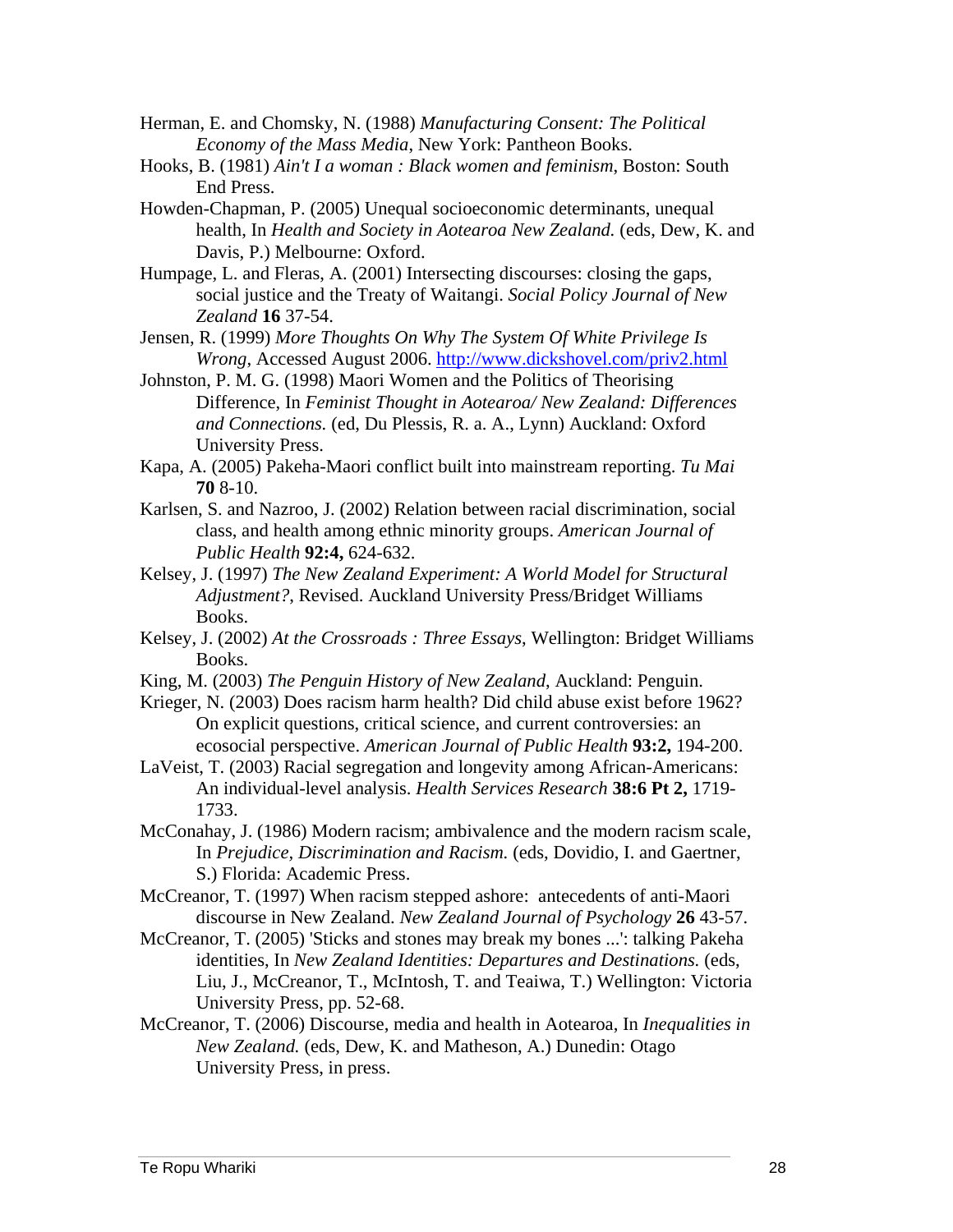McCreanor, T. and Nairn, R. (2002) Tauiwi general practitioners explanations of Maori health: Colonial relations in primary healthcare in Aotearoa/New Zealand? *Journal of Health Psychology* **7** 509-518.

McCreanor, T., Watson, P. and Denny, S. (2006) "Just accept us how we are more": experiences of young Pakeha with their families in Aotearoa New Zealand. *Social Policy Journal of New Zealand* **27** 156-170.

McGregor, J. and Comrie, M. (1992) *Who's News?*, Palmerston North, N.Z: Dunmore Press.

McIntosh, P. (1990) *White Privilege: Unpacking the Invisible Knapsack*, Anarchist Black Cross Network. Accessed August 2006. <http://www.anarchistblackcross.org/org/wp/peggy.html>

McKay, B. (1999) Making whiteness visible, In *Unmasking Whiteness: Race Relations and Reconciliation.* (ed, McKay, B.) Nathan, Australia: Queensland Studies Centre, Griffith University.

McKendrick, J. and Thorpe, M. (1998) The legacy of colonisation: trauma, loss and psychological distress amongst aboriginal people. *Grief Matters* **1:1,**  4-8.

McKenzie, K. (2003) Racism and health: antiracism is an important health issue (editorial). *British Medical Journal* **326:7380,** 65-66.

Meadows, M. (1999) A ten-point plan and a treaty, In *Unmasking Whiteness: Race Relations and Reconciliation.* (ed, McKay, B.) Nathan, Australia: Queensland Studies Centre, Griffith University.

Mikaere, A. (2004) Are we all New Zealanders now? A Maori response to the Pakeha quest for indigeneity. *Red and Green* **4** 33-45.

Ministry of Health (2002) *Reducing Inequalities in Health*. Wellington: Ministry of Health

Moewaka Barnes, A., Gregory, M., McCreanor, T., Nairn, R., Pega, F. and Rankine, J. (2005) *Media and Te Tiriti o Waitangi 2004*. Auckland: Kupu Taea

Moser, T. (1988) *Mahoe Leaves: Being a Selection of Sketches of New Zealand and its Inhabitants, and Other Matters Concerning Them*, Wanganui: HI Jones and Son.

Movsessian, S. (1999) The many colours of white: Dismantling whiteness in a cultural context, In *Unmasking Whiteness: Race relations and reconciliation.* (ed, McKay, B.) Griffith University, Australia.

Nairn, R., Barnes, A., McCreanor, T., Pega, F. and Rankine, J. (2006a) Impoverishing discourses; media representations of Maori people. *Kotuitui* **forthcoming** 

Nairn, R. and McCreanor, T. (1990) Sensitivity and Insensitivity: an imbalance in Pakeha accounts of Maori/Pakeha relations. *Journal of Language and Social Psychology* **9:3,** 293-308.

Nairn, R. and McCreanor, T. (1991) Race talk and common sense: patterns in Pakeha discourse on Maori/Pakeha relations in New Zealand. *Journal of Language and Social Psychology* **10:4,** 245-262.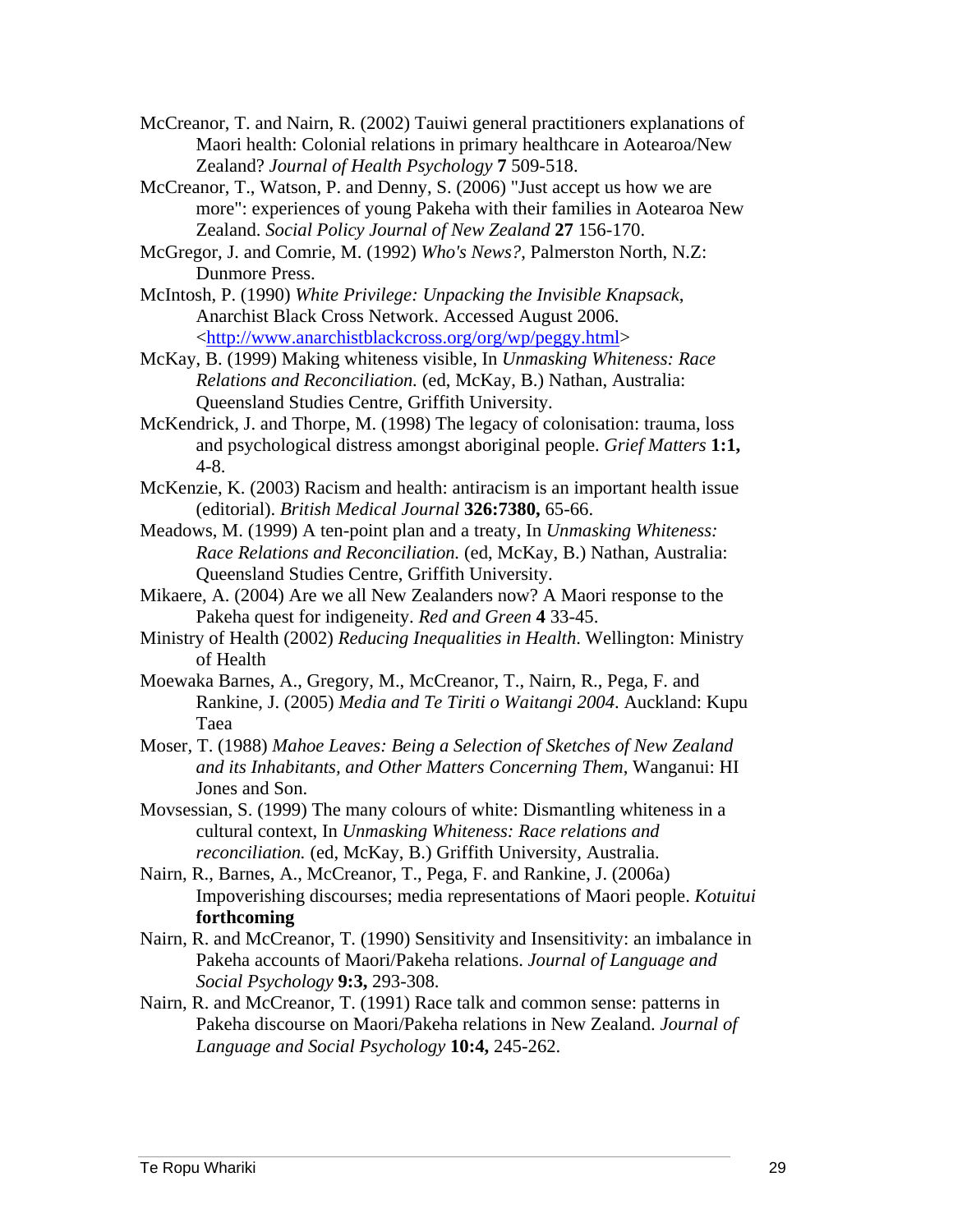- Nairn, R., Pega, F., McCreanor, T., Rankine, J. and Barnes, A. (2006b) Media, racism and public health psychology. *Journal of Health Psychology* **11:2,**  183-196.
- Parker, J. and Duignan, P. (2002) *RSNZ Science & Technology Community Dialogue Process Report One: Concepts, Dialogue Processes and Recommendations for the Next Stage of the Project*. Wellington: Royal Society of New Zealand
- Pega, F., McCreanor, T., Barnes, A., Nairn, R. and Rankine, J. (2006) The great Lake Taupo Airspace beat up. *Pacific Journalism Review* **forthcoming**
- Pember Reeves, W. (1899) *Aotearoa, land of the long white cloud*, London: Horace Marshall & Son.
- Pilger, J. (ed.) (2004) *Tell Me No Lies: Investigative Journalism and Its Triumphs.*  London: Jonathan Cape.
- Pomare, E. (1980) *Maori standards of health: a study of the period 1955-1975*, Wellington: Medical Research Council of New Zealand.
- Pomare, E., Keefe Ormsby, V. and Ormsby, C., et al. (1995) *Hauora: Maori Standards of Health III: A Study of the Years 1970-1991*, Wellington: Eru Pomare Maori Research Centre.
- Potter, J. and Wetherell, M. (1987) *Discourse Analysis and Social Psychology: Beyond Attitudes and Behaviour*, London: Sage.
- Reid, P. and Cram, F. (2005) Connecting health, people and country in Aotearoa New Zealand, In *Health and Society in Aotearoa New Zealand.* (eds, Dew, K. and Davis, P.) New York: Oxford University Press.
- Reid, P., Robson, B. and Jones, C. (2000) Disparities in health: common myths and uncommon truths. *Pacific Health Dialog* **7:1,** 38-47.
- Robinson, T. L. (1999) The Intersections of Dominant Discourses Across Race, Gender and Other Identities. *Journal of Counseling & Development,* **77**
- Salmond, A. (1991) *Two Worlds: First Meetings Between Maori and Europeans 1642-1772*, Auckland: Viking.
- Sears, D. (1998) Symbolic racism, In *Eliminating Racism.* (eds, Katz, P. and Taylor, D.) New York: Plenum Press.
- Sinclair, A. (1977) *The Savage: A History of Misunderstanding*, London: Weidenfeld and Nicolson.
- Smith, L. (1999) *Decolonizing Methodologies: Research and Indigenous Peoples*, London: Zed.
- Smith, L. and Simon, J. (2001) *A civilising mission?: perceptions and representations of the Native Schools system*, Auckland: Auckland University Press.
- Solomon, R., Portelli, J., Daniel, B.-J. and Campbell, A. (2005) The discourse of denial: how white teacher candidates construct race, racism and 'white privilege'. *Race Ethnicity and Education* **8:2,** 147-169.
- Spoonley, P., Macpherson, C. and Pearson, D. (eds.) (1996) *Nga Patai: Racism and Ethnic Relations in Aotearoa New Zealand.* Dunmore Press: Palmerston North.